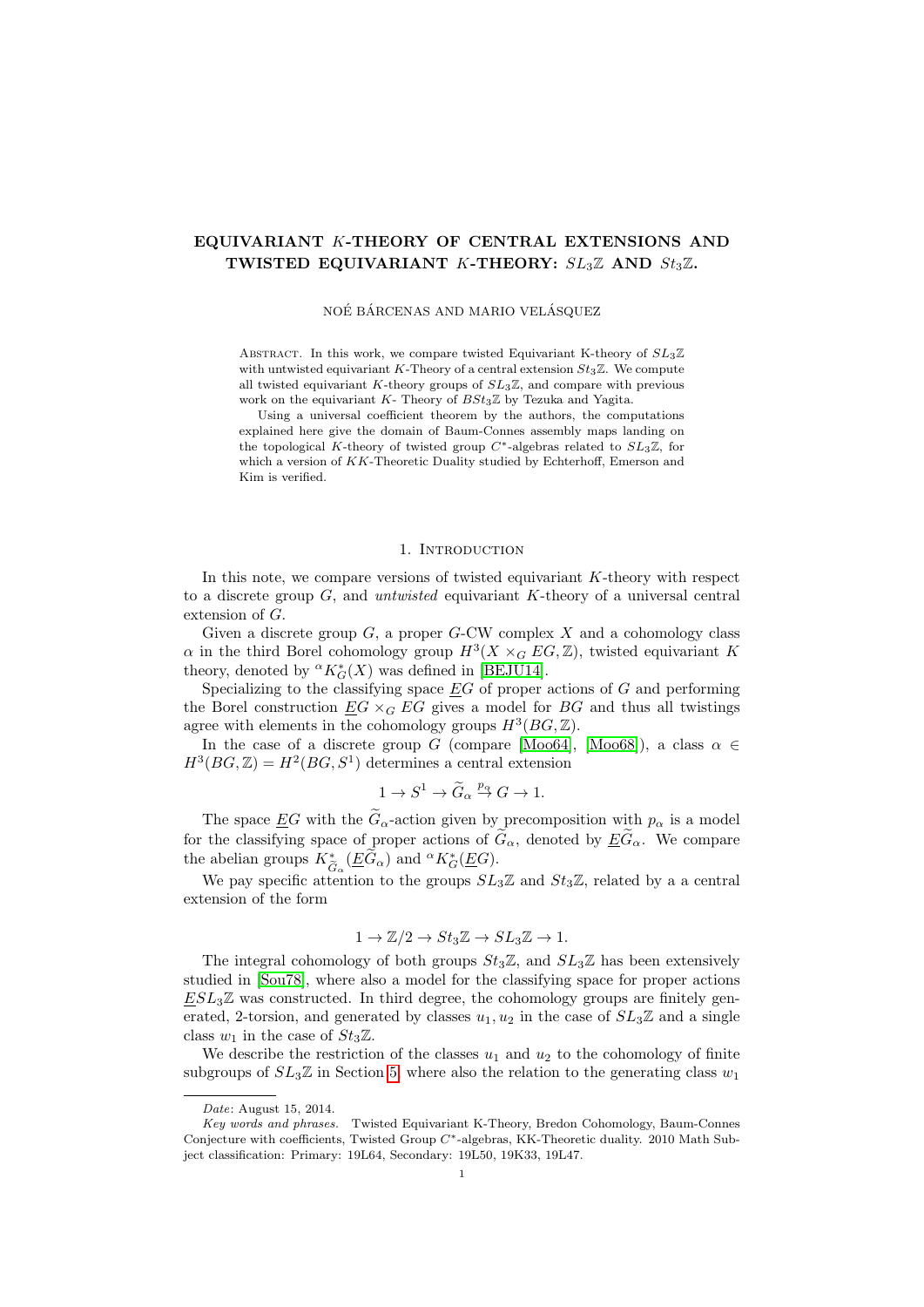is stated. We follow these classes to their restrictions on finite subgroups of  $St_3\mathbb{Z}$ , which are covers 2 to 1 of finite subgroups of  $SL_3\mathbb{Z}$ .

It turns out that the torsion class  $u_1 + u_2$  represents the central extension

$$
1 \to \mathbb{Z}/2\mathbb{Z} \to St_3\mathbb{Z} \stackrel{p}{\to} SL_3\mathbb{Z} \to 1,
$$

and its restriction to finite groups  $H \leq G$  gives a model for Schur covering groups of  $H$ :

$$
1 \to \mathbb{Z}/2\mathbb{Z} \to p^{-1}(H) \to H,
$$

(However, more finite subgroups appear in  $St_3\mathbb{Z}$  that are not a Schur covering group for any finite group of  $SL_3\mathbb{Z}$ ).

Thus, a cocycle representing  $u_1 + u_2$  and the central extension satisfy the hypotheses of the following Theorem [\(4.4](#page-6-0) )

**Theorem.** Let G be a discrete group and let  $\alpha \in Z^2(G; S^1)$  be a cocycle taking values in  $\mathbb{Z}/n\mathbb{Z}$ . Consider the extension associated to  $\alpha$ 

$$
1 \longrightarrow \mathbb{Z}/n\mathbb{Z} \longrightarrow G_{\alpha} \xrightarrow{\rho} G \longrightarrow 1.
$$

Denote by EG a model for the classifying space of proper actions and notice that the action of  $G_{\alpha}$  via  $\rho$  on EG exhibits the later space as a model for  $EG_{\alpha}$ .

Then, the map ρ gives an isomorphism of abelian groups between the Bredon cohomology groups of EG with coefficients in the  $\alpha$ -twisted representation ring and the Bredon cohomology groups of  $EG_{\alpha}$  with coefficients in the 1-central group representation Bredon module ( defined in [4.2\)](#page-5-0). In symbols,

$$
H^*(\underline{E}G; \mathcal{R}_{\alpha}^G) \xrightarrow{\rho^*} H^*(\underline{E}G_{\alpha}; \mathcal{R}_1^{G_{\alpha}}).
$$

We use the (Bredon) cohomological description to feed a spectral sequence constructed to compute twisted equivariant K-theory which was constructed in [\[BV14\]](#page-17-1). The input of the Spectral sequence are Bredon Cohomology groups with coefficients in twisted representations, as briefly introduced in Section [2.](#page-2-0) The spectral sequence is seen to collapse at the  $E_2$ -term and the twisted equivariant K-theory groups are determined.

• (Theorem [6.1\)](#page-10-0) The twisted equivariant K-theory groups with respect to  $u_1$  are as follows:

 ${}^{u_1}K_{SL_3\mathbb{Z}}^0(\underline{E}SL_3\mathbb{Z}) \cong \mathbb{Z}^{\oplus 13} \quad {}^{u_1}K_{SL_3\mathbb{Z}}^1(\underline{E}SL_3\mathbb{Z}) = 0.$ 

• (Theorem [6.3\)](#page-14-0) The twisted equivariant K-theory groups with respect to  $u_2$  are as follows:

$$
^{u_2}K_{SL_3\mathbb{Z}}^0(\underline{E}SL_3\mathbb{Z}) \cong \mathbb{Z}^{\oplus 7}, \quad ^{u_2}K_{SL_3\mathbb{Z}}^1(\underline{E}SL_3\mathbb{Z}) = 0.
$$

• (Theorem [6.9\)](#page-15-0) The twisted equivariant K-theory groups with respect to  $u_1 + u_2$  are as follows :

$$
{}^{u_1+u_2}K^0_{SL_3\mathbb{Z}}(\underline{\mathbf{E}} SL_3\mathbb{Z})\cong \mathbb{Z}^{\oplus 5},\quad {}^{u_1+u_2}K^1_{SL_3\mathbb{Z}}(\underline{\mathbf{E}} SL_3\mathbb{Z})\cong \mathbb{Z}/2\mathbb{Z}.
$$

Using the Universal Coefficient Theorem for Bredon cohomology with coefficients in twisted representations, Theorem 1.13 in [\[BV14\]](#page-17-1), the previous groups are verified to be isomorphic to some equivariant K-Homology groups with coefficients defined in terms of Kasparov KK-Theory groups in Section [7,](#page-15-1) Theorem [7.2.](#page-16-0) This extends and generalizes work by Sánchez-García in [\[SG08\]](#page-18-3) in the untwisted setting.

A version of the Baum-Connes Conjecture with coefficients, [\[CE01\]](#page-18-4) relates these groups to the topological  $K$ -theory of twisted group  $C^*$ -algebras. We see that the input of the Baum Connes map with coefficients given by the twistings  $u_1, u_2$  and  $u_1 + u_2$  satisfy a version of KK-theoretic Duality studied in [\[EEK08\]](#page-18-5), and verified in [\[BV14\]](#page-17-1) for the twist  $u_1$ .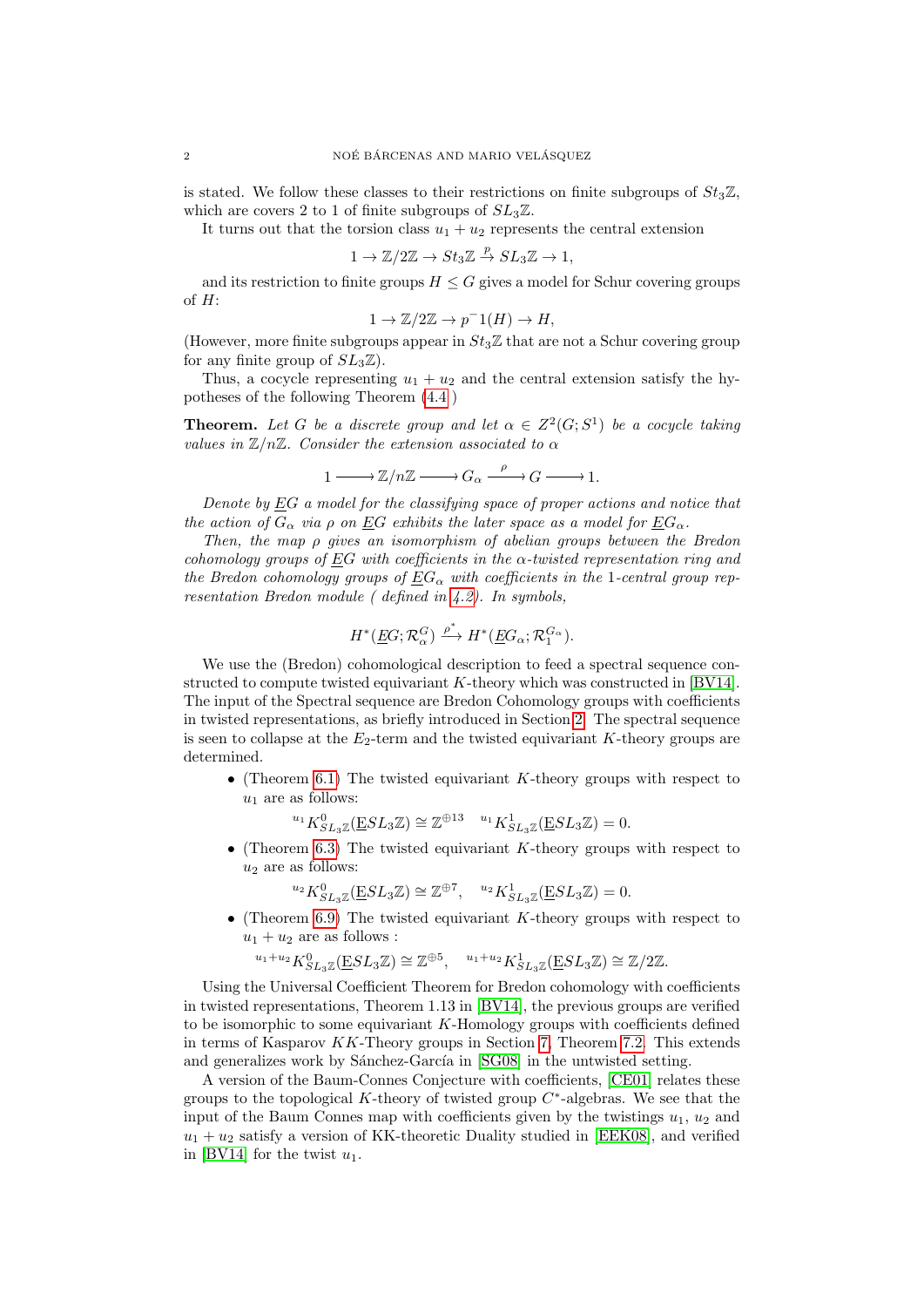The result is interpreted in terms of twisted equivariant  $K$ - theory of the classifying space  $BSL_3\mathbb{Z}$  using results by Tezuka and Yagita [\[TY92\]](#page-18-6), the Atiyah-Segal Completion Theorem 4.4 on page 611 of [\[LO01\]](#page-18-7).

This work is organized as follows: In Section 2, we introduce Bredon (Co) homology, focusing on coefficients in twisted representations. In Section 3, we review spectral sequences relating Bredon cohomology groups to versions of twisted equivariant K-theory. Section 4 deals with the proof of Theorem [4.4,](#page-6-0) relating twisted equivariant K-theory and untwisted K-theory which is equivariant with respect to a central extension coding the twist. Section 5 describes cohomological information determining the twists, as well as some misunderstandings in the literature concerning the universal central extension of  $SL_3\mathbb{Z}$  and  $St_3\mathbb{Z}$ , see [5.3.](#page-9-0) Section 6 deals with the computations in Bredon cohomology. Finally, Section 7 gives interpretations of the results as computations of twisted equivariant K-homology related to versions with coefficients of the Baum-Connes Conjecture, as well as computations of the complex K theory of the classifying space  $BSt_3\mathbb{Z}$  by Tezuka and Yagita.

Acknowledgements. The first author thanks the support of a CONACYT Postdoctoral fellowship. The second author thanks the support of a UNAM Postdoctoral Fellowship.

The first author thanks Prof. Pierre de la Harpe for enlightening correspondence related to the difference between  $St_3\mathbb{Z}$  and the universal central extension of  $SL_3\mathbb{Z}$ .

Both authors thank an anonymous referee for making crucial suggestions about both the presentation and the mathematical content of this note, particularly the suggestion of the material in section 4, which helped the authors to identify a mistake in a previous version of this work.

### 2. Bredon (co)-homology

<span id="page-2-0"></span>We recall briefly some definitions relevant to Bredon homology and cohomology, see  $[MV03]$  for more details. Let G be a discrete group. A G-CW-complex is a CW-complex with a G-action permuting the cells and such that if a cell is sent to itself, this is done by the identity map. We call the G-action proper if all cell stabilizers are finite subgroups of G.

**Definition 2.1.** A model for  $EG$  is a proper G-CW-complex X such that for any proper G-CW-complex Y there is a unique G-map  $Y \to X$ , up to G-homotopy equivalence.

One can prove that a proper  $G$ -CW-complex X is a model of  $EG$  if and only if the subcomplex of fixed points  $X^H$  is contractible for each finite subgroup  $H \subseteq G$ . It can be shown that classifying spaces for proper actions always exist.

Let  $\text{Or}_{\mathcal{FIN}}(G)$  be the orbit category of finite subgroups of G; a category with one object  $G/H$  for each finite subgroup  $H \subseteq G$  and where morphisms are given by G-equivariant maps. There exists a morphism  $\phi : G/H \to G/K$  if and only if H is conjugate in  $G$  to a subgroup of  $K$ .

**Definition 2.2** (Bredon chain complex). Let X be a proper  $G$ -CW-complex. The contravariant functor  $\underline{C}_*(X)$ :  $\text{Or}_{\mathcal{FIN}}(G) \to \mathbb{Z}$  – CHCOM assigns to every object  $G/H$  the cellular  $\mathbb{Z}$ -chain complex of the H-fixed point complex  $\underline{C_*(X^H)} \cong$  $C_*(\text{Map}_G(G/H, X))$  with respect to the cellular boundary maps  $\underline{\partial}_*$ .

We will use homological algebra to define Bredon cohomology.

A contravariant coefficient system is a contravariant functor  $M: \mathsf{Or}_{\mathcal{FIN}}(G) \to$  $\mathbb{Z}-$  MODULES. Given a contravariant coefficient system M, the Bredon cochain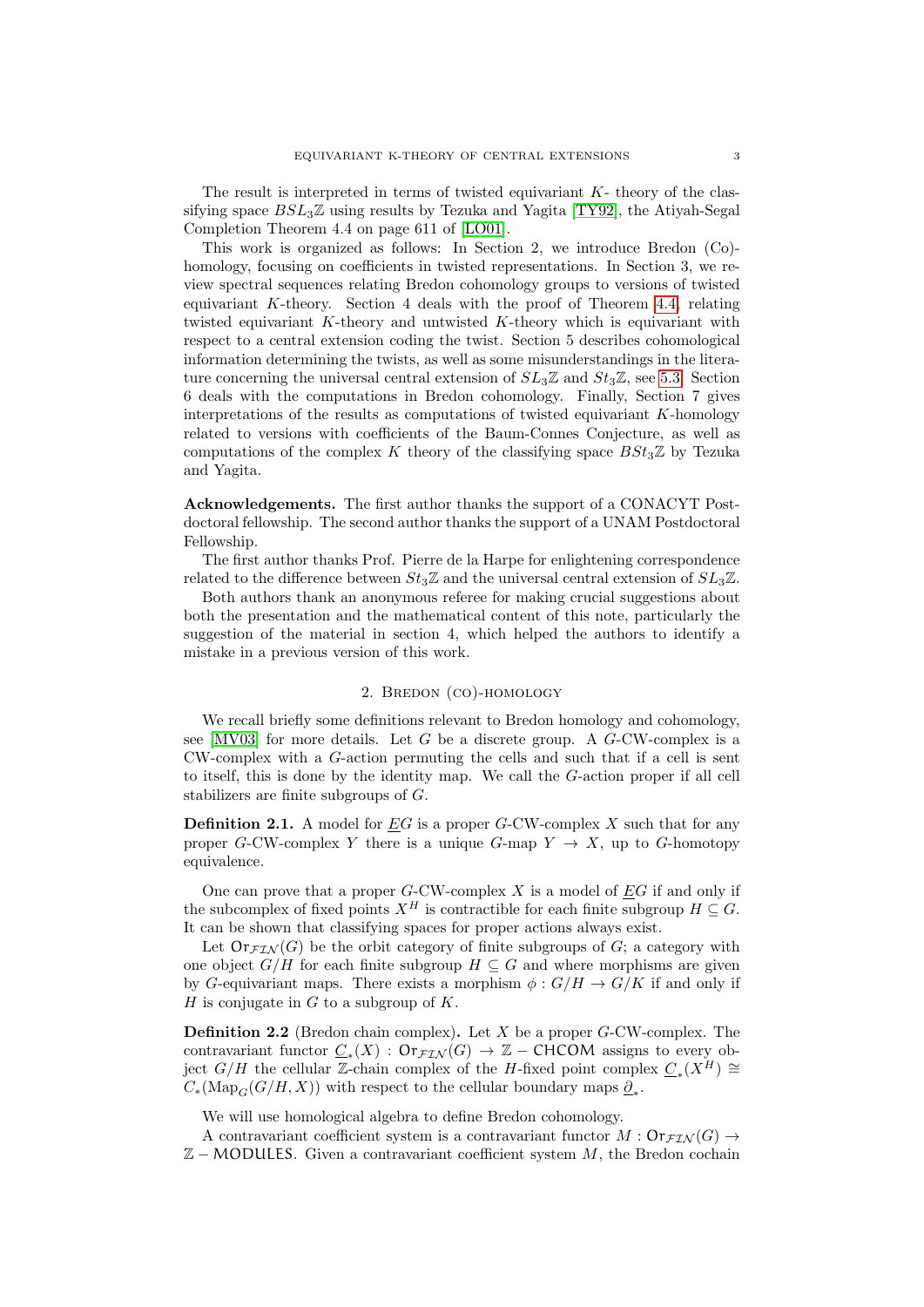module  $C_G^n(X;M)$  is defined as the abelian group of natural transformations of functors defined on the orbit category  $\underline{C}_n(X) \to M$ . In symbols,

$$
C_G^n(X;M) = \text{Mor}_{\text{Funct}(\text{Or}_{\mathcal{FIN}}(G),\mathbb{Z}-\text{MODULES})}(\underline{C}_n(X),M)
$$

Given a set  $\{e_{\lambda}\}\$  of orbit representatives of the n-cells of the G-CW complex X, and isotropy groups  $H_{\lambda}$  in G of the cells  $e_{\lambda}$ , the abelian groups  $C_{G}^{n}(X, M)$  satisfy:

$$
C_G^n(X, M) = \bigoplus_{\lambda} Hom_{\mathbb{Z}}(\mathbb{Z}[e_{\lambda}], M(G/H_{\lambda}))
$$

with one summand for each orbit representative  $e_{\lambda}$ . They afford a differential  $\delta^n$ :  $C_G^n(X,M) \to C_G^{n+1}(X,M)$  determined by  $\underline{\partial}_*$  and pullback maps  $M(\phi)$ :  $M(G/H_\mu) \to M(G/H_\lambda)$  for morphisms  $\phi: G/H_\lambda \to G/H_\mu$ .

Definition 2.3 (Bredon cohomology). Let M be a contravariant coefficient system. The Bredon cohomology groups with coefficients in  $M$ , denoted by  $H^*_G(X, M)$  are the cohomology groups of the cochain complex  $(C^*_G(X, M), \delta^*)$ .

A covariant coefficient system is a covariant functor  $N : \mathsf{Or}_{\mathcal{F} \mathcal{I} \mathcal{N}}(G) \to \mathbb{Z}$ MODULES. Let  $N$  be a covariant coefficient system and  $X$  be a proper  $G$ -CWcomplex. Dually to the cohomological situation, one can define the Bredon homology groups with coefficients in N. We denote these by  $H_*^G(X,N)$ . Details can be found in pages 14-15 of [\[MV03\]](#page-18-8).

### Bredon (co)-homology with coefficients in twisted representations.

**Definition 2.4.** Let K be a finite subgroup in the discrete group  $G$ . Let V be a complex vector space and  $S^1$  be the unit circle in the complex numbers. Given a cocycle  $\alpha: K \times K \to S^1$  representing a class in  $H^2(BK, S^1) \cong H^3(BK, \mathbb{Z})$ , an  $\alpha$ twisted representation is a function to the general linear group of  $V, P: K \to Gl(V)$ satisfying:

$$
P(e) = 1
$$

$$
P(x)P(y) = \alpha(x, y)P(xy).
$$

The Grothendieck group of isomorphism classes of  $\alpha$ -twisted representations is called the  $\alpha$ -twisted representation group and it is denoted by  $R_{\alpha}(K)$ 

Two  $\alpha$ ,  $\alpha'$ -twisted representations are isomorphic if the cocycles  $\alpha$ ,  $\alpha'$  are cohomologous in  $H^2(BK, S^1)$ .

**Definition 2.5.** Let H be a finite group and let  $\alpha \in Z^2(H, S^1)$  be a cocycle. Recall that the  $\alpha$ -twisted Complex group algebra  $\mathbb{C}^{\alpha}H$  is generated as a complex vector space by the elements  $\{h \mid h \in H\}$ . The multiplication is given by the following formula on representatives:

$$
h_1 h_2 = \alpha(h_1, h_2) h_1 h_2,
$$

and extended  $\mathbb{C}$ -linearly to define a complex algebra structure on  $\mathbb{C}^{\alpha}H$ .

It is a consequence of Theorem 3.2 in page 112 , Volume 2, part 1 of [\[Kar94\]](#page-18-9), that the  $K_0$  group of the  $\alpha$ - twisted complex group algebra  $\mathbb{C}^{\alpha}H$  agrees with the  $\alpha$ -twisted representation group  $R_{\alpha}(H)$ .

We define a contravariant and a covariant coefficient system for the family  $\mathcal{F}_G$  $\mathcal{F} \mathcal{I} \mathcal{N}$  of finite subgroups agreeing on objects by using the  $K_0$ -group of the twisted group algebra, using restriction to define the contravariant functoriality, and using induction to define the covariant functoriality.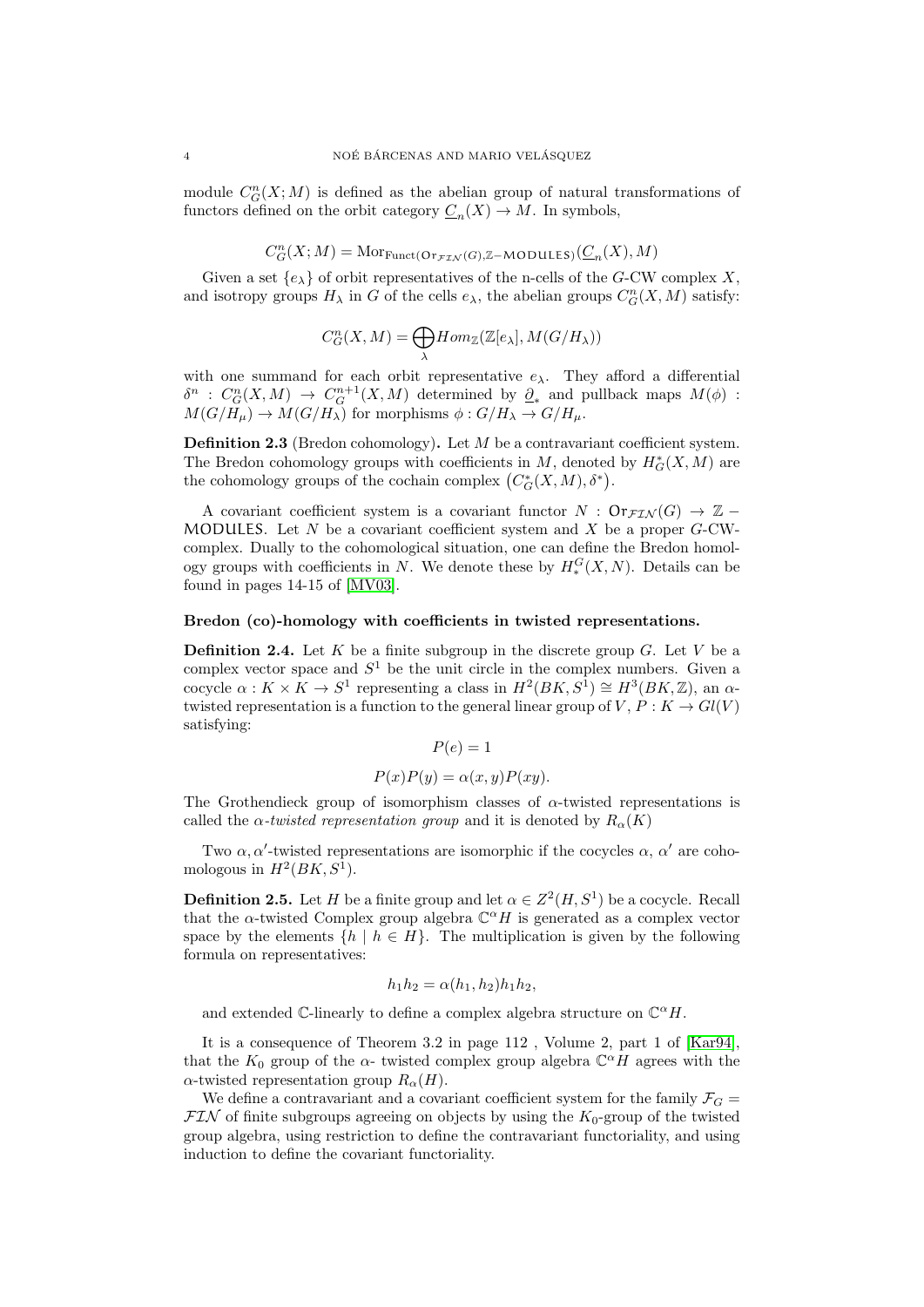<span id="page-4-0"></span>**Definition 2.6.** Let G be a discrete group and let  $\alpha \in Z^2(G, S^1)$  be a cocycle. Let  $i: H \to G$  be an inclusion of a finite subgroup H.

Define  $\mathcal{R}_{\alpha}$  on objects  $G/H$  by

$$
\mathcal{R}_{\alpha}(G/H) := K_0(\mathbb{C}^{i^*\alpha}(H)) \cong R_{i^*(\alpha)}(H).
$$

Let  $\phi: G/H \to G/K$  be a G-equivariant map, we denote by  $\mathcal{R}_{\alpha?}(\phi): R_{\alpha |}(H) \to$  $R_{\alpha}(K)$  the induction of  $\alpha$ -twisted, representations for the covariant functor. For the contravariant functor, we denote by  $\mathcal{R}_{\alpha}^{\ 2}(\phi): R_{\alpha}|(K) \to R_{\alpha}|(H)$  the restriction of  $\alpha$ -twisted representations.

<span id="page-4-1"></span>**Definition 2.7.** Let G be a discrete group, let X be a proper G-CW complex, and let  $\alpha \in Z^2(G, S^1)$  be a cocycle. The  $\alpha$ -twisted Bredon (co)-homology groups of X are the Bredon (co)-homology groups with respect to the functors described in Definition [2.6.](#page-4-0)

Remark 2.8. Notice the role of the family of finite groups in definition [2.7.](#page-4-1) More generally, one can define Bredon (co)-homology groups for a family  $\mathcal F$  of subgroups which contains the isotropy groups of a G-CW complex X, and a functor  $\mathcal{F} \to$ Z−MODULES. Since we are dealing with proper actions on G-CW complexes, we can concentrate on Bredon cohomology for the family of finite subgroups.

#### 3. Spectral sequences for Twisted Equivariant K-Theory.

Twisted equivariant K-theory for proper and discrete actions has been defined in a variety of ways. For a torsion cocycle  $\alpha \in Z^2(G, S^1)$ , it is possible to define it in terms of finite dimensional, so called  $\alpha$ -twisted vector bundles, as for example in [\[Dwy08\]](#page-18-10). This is not possible for twistings of infinite order, and the general approach of  $[BEJU14]$  or  $C^*$ -algebraic methods are needed.

<span id="page-4-3"></span>**Definition 3.1.** Let  $\alpha \in \mathbb{Z}^2(G, S^1)$  be a normalized torsion cocycle of order n for the discrete group  $G$ , with associated central extension

$$
0 \to \mathbb{Z}/n \to G_{\alpha} \to G.
$$

An  $\alpha$ -twisted vector bundle is a finite dimensional  $G_{\alpha}$ -equivariant complex vector bundle such that  $\mathbb{Z}/n$  acts by multiplication with a primitive *n*-th root of unity. The  $\alpha$ -twisted, G-equivariant K-theory groups  ${}^{\alpha}K^0_G(X)$  are defined as the Grothendieck groups of the isomorphism classes of  $\alpha$ -twisted vector bundles over X.

Given a proper G-CW complex X, define  ${}^{\alpha}K_G^{-n}(X)$  as the kernel of the induced map

$$
{}^{\alpha}K^0_G(X \times S^n) \stackrel{\text{incl}^*}{\to} {}^{\alpha}K^0_G(X).
$$

The  $\alpha$ -twisted equivariant K-theory catches information relevant to the class of twistings coming from the torsion part of the group cohomology of the group, in the sense that the K-groups are zero for cocycles representing non-torsion classes. In contrast, the approach discussed in [\[BEJU14\]](#page-17-0) overcomes this difficulty.

As noted in [\[BEUV13\]](#page-17-2), there is a spectral sequence connecting the  $\alpha$ -twisted Bredon cohomology and the  $\alpha$ -twisted equivariant K-theory of finite proper  $G$ -CW complexes. When the twisting is given by a torsion element of  $H^3(BG, \mathbb{Z})$ , this spectral sequence is a special case of the Atiyah-Hirzebruch spectral sequence for *untwisted G*-cohomology theories constructed by Davis and Lück [\[DL98\]](#page-18-11). In particular, it collapses rationally.

<span id="page-4-2"></span>**Theorem 3.2** ([\[BEUV13\]](#page-17-2)). Let X be a finite proper  $G$ -CW complex for a discrete group G, and let  $\alpha \in Z^2(G, S^1)$  be a normalized torsion cocycle. Then there is a spectral sequence with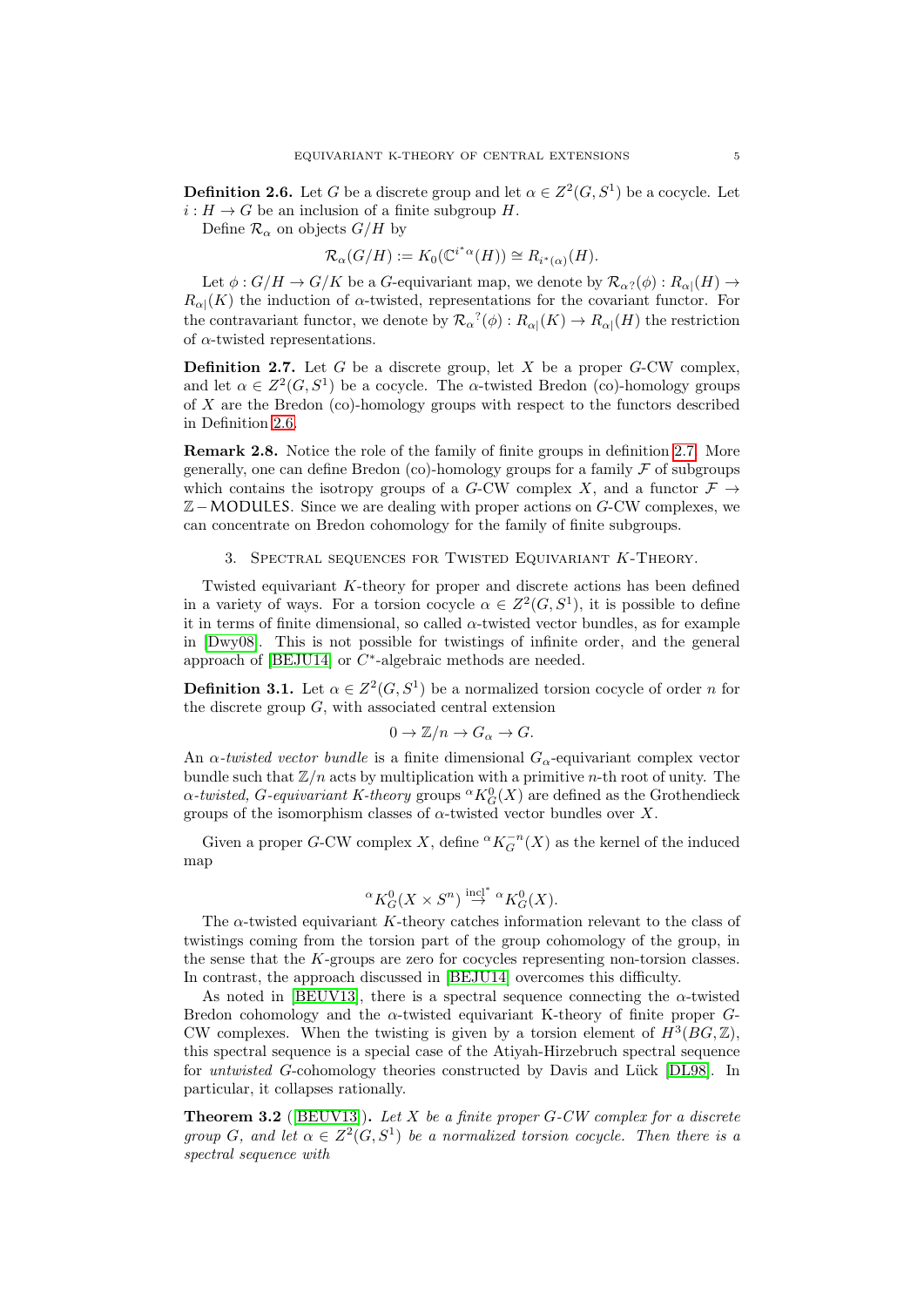$$
E_2^{p,q} = \begin{cases} H_G^p(X, \mathcal{R}_\alpha^?) & \text{if } q \text{ is even} \\ 0 & \text{if } q \text{ is odd} \end{cases}
$$

so that  $E^{p,q}_{\infty} \Rightarrow {}^{\alpha} K^{p+q}_G(X)$ .

4.  $S^1$ -CENTRAL EXTENSIONS AND TORSION COCYCLES.

**Definition 4.1.** Let  $1 \to \mathbb{Z}/n\mathbb{Z} \to \tilde{H} \to H$  be a central extension. Let k ba a natural number with  $0 \leq k \leq n$ . Let V be a a complex vector space. A k-central representation of  $\tilde{H}$  is a map  $\tilde{H} \to Gl(V)$ , where the generator  $t \in \mathbb{Z}/n\mathbb{Z}$  acts by multiplication by  $e^{2\pi i k/n}$ .

<span id="page-5-0"></span>**Definition 4.2.** The k-central representation group of  $H$ , denoted by  $R_k(H)$ , is the Grothendieck group of isomorphism classes of k-central representations of  $\tilde{H}$ .

The  $k$ -central representation group is a contravariant coefficient system. Given a discrete group  $\tilde{G}$ , we denote by  $\mathcal{R}_k^{\gamma}$  the functor

$$
\mathcal{R}_k^? : \text{Or}_{\mathcal{FIN}}(\tilde{G}) \to \mathbb{Z} - \text{MODULES}
$$
  

$$
\tilde{G}/\tilde{H} \mapsto R_k(\tilde{H}).
$$

<span id="page-5-1"></span>**Lemma 4.3.** Let G be a discrete group and let  $\alpha \in Z^2(G; S^1)$  be a torsion cocycle of order n. Then,

- There exists a cocycle  $\gamma$  with values on  $\mathbb{Z}/n \subset S^1$ , which is cohomologous to  $\alpha$ .
- There exists a central extension of the form

$$
1 \longrightarrow \mathbb{Z}/n\mathbb{Z} \longrightarrow G_{\alpha} \xrightarrow{\rho} G \longrightarrow 1.
$$

With the property that for each finite group  $H \leq G$ , the 1-central representation group  $\mathcal{R}_1(\rho^{-1}(H))$  is isomorphic to the  $\alpha \mid_H$ -twisted representation ring  ${}^{\alpha} \mathcal{R}(H)$  as an abelian group.

• Moreover, this extends to a natural transformation of contravariant functors defined over the orbit category of G,

$$
T: {}^{\alpha} \mathcal{R}^? \cong \mathcal{R}_1^? \circ \rho
$$

which consists of group isomorphisms on each orbit.

- 
- *Proof.* Let  $\alpha \in Z^2(G; S^1)$  be a torsion cocycle of order *n*. Then  $\alpha^n$  is cohomologous to the trivial cocycle, i.e there is a cochain  $t \in C^1(G, S^1)$ with  $\alpha^n = \delta t$ .

Define a cochain  $u \in C^1(G, S^1)$  by  $u(g) = (t(g))^{-\frac{1}{n}}$ . The cocycle  $\gamma =$  $\alpha \cdot \delta u$  is again torsion of order n. The cocycle  $\gamma$  takes values in  $\mathbb{Z}/n\mathbb{Z}$  and it is cohomologous to  $\alpha$ .

• We use the  $\mathbb{Z}/n\mathbb{Z}$ -valued cocycle  $\gamma$  to define a group structure on the set  $G \times \mathbb{Z}/n\mathbb{Z}$ , and obtain a central extension of G by  $\mathbb{Z}/n\mathbb{Z}$ , denoted by  $G_{\alpha}$ (the notation being justified by the fact that  $\alpha$  is cohomologous to  $\gamma$ ).

Let  $\sigma$  be the generator of  $\mathbb{Z}/n\mathbb{Z}$  and  $0 \leq i \leq n-1$ . The multiplication on the group  $G_{\alpha}$  is given on elements  $(g, \sigma^i)$  by

$$
(g, \sigma^j) \cdot (h, \sigma^i) = (gh, \alpha(g, h)\sigma^{j+i}),
$$

thus defining a central extension

$$
1 \longrightarrow \mathbb{Z}/n\mathbb{Z} \longrightarrow G_{\alpha} \xrightarrow{\rho} G \longrightarrow 1.
$$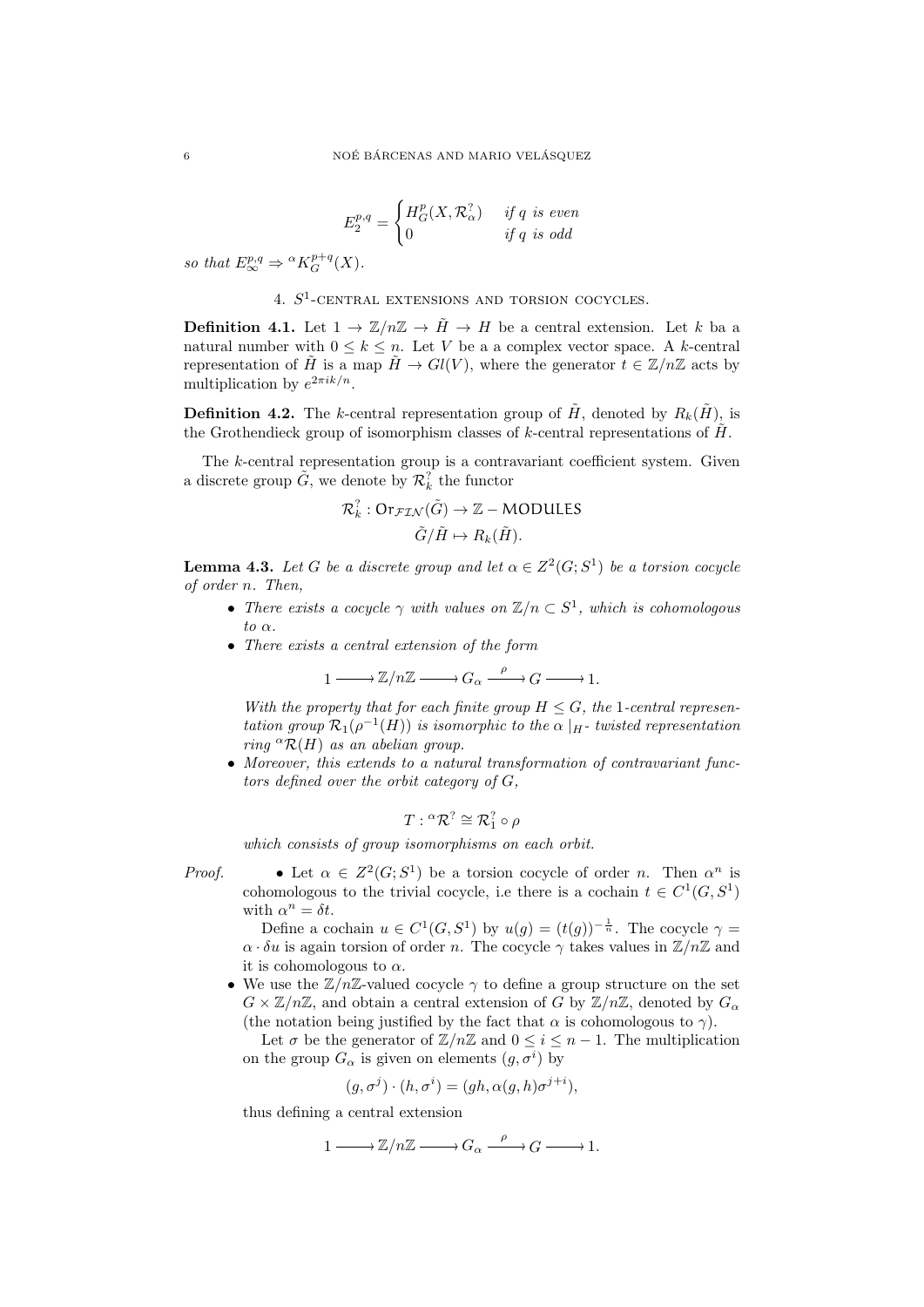• Let H be a finite subgroup of G. Given a torsion cocycle  $\alpha$ , consider the central extension

$$
1 \to \mathbb{Z}/n\mathbb{Z} \to G_{\alpha} \stackrel{\rho}{\to} G \to 1,
$$

which was constructed in the previous part.

Let  $\beta : H \to Gl(V)$  be an  $\alpha$ -representation. We define the 1-central representation  $T(H)$  as the isomorphism class determined by the map  $\rho^{-1}(H) \to Gl(V)$  defined on elements  $(h, t) \in H \times \mathbb{Z}/n\mathbb{Z}$  by  $t \cdot (\beta(t, h)),$ where we consider  $t \in \mathbb{Z}/n\mathbb{Z} \subset S^1$  and  $\cdot$  denotes complex multiplication.

This defines a group homomorphism

$$
T: {}^{\alpha} \mathcal{R}(G/H) \to \mathcal{R}_1(G_{\alpha}/\rho^{-1}(H)).
$$

An inverse to the homomorphism  $T$  is given by assigning to the 1-central representation  $\epsilon$ :  $\tilde{H} \to GL(V)$  the projective representation  $\kappa : H \to$  $GL(V)$  given by  $\kappa(h) = \epsilon(h, 1)$ . One checks that this is a  $\gamma$ -representation, where  $\gamma$  is the cocycle with values on  $\mathbb{Z}/n\mathbb{Z}$  constructed in the first part.

• Let H and K be finite subgroups of G. The map  $\rho: G_{\alpha} \to G$  defines a functor

$$
\begin{aligned} \operatorname{Or}_{\mathcal{FIN}}(G) & \xrightarrow{\rho^*} \operatorname{Or}_{\mathcal{FIN}}(G_\alpha) \\ G/H &\mapsto G_\alpha/\rho^{-1}(H) \end{aligned}
$$

between the orbit categories with respect to the family of finite subgroups.

We will analyze the behaviour of the functor  $T$  with respect to restriction.

Let  $\phi: G/H \to G/K$  be a G-equivariant map. Recall that such a map is determined up to G-conjugacy by an inclusion  $H \to K$  of finite subgroups of G.

Given an  $\alpha$ -projective representation  $\beta : H \to GL(V)$ , the following diagram is commutative



where the unlabelled arrow denote inclusions.

Hence, the functor  $T$  is compatible with restrictions and thus defines a natural transformation of contravariant functors over the orbit category.

 $\Box$ 

<span id="page-6-0"></span>**Theorem 4.4.** Let G be a discrete group and let  $\alpha \in Z^2(G; S^1)$  be a cocycle taking values in  $\mathbb{Z}/n\mathbb{Z}$ . Consider the extension associated to  $\alpha$ 

$$
1 \xrightarrow{\qquad} \mathbb{Z}/n\mathbb{Z} \xrightarrow{\qquad} G_{\alpha} \xrightarrow{\qquad \rho} G \xrightarrow{\qquad} 1.
$$

Denote by  $\underline{E}G$  a model for the classifying space of proper actions and notice that the action of  $G_{\alpha}$  via  $\rho$  on EG exhibits the later space as a model for  $EG_{\alpha}$ .

Then, the map ρ gives an isomorphism of abelian groups between the Bredon cohomology groups of EG with coefficients in the  $\alpha$ -twisted representation ring and the Bredon cohomology groups of  $\underline{E}G_{\alpha}$  with coefficients in the 1-central group representation group. In symbols,

$$
H^*(\underline{E}G;{\mathcal R}_{\alpha}^G)\stackrel{\rho^*}{\longrightarrow} H^*(\underline{E}G_{\alpha};{\mathcal R}_1^{G_{\alpha}}).
$$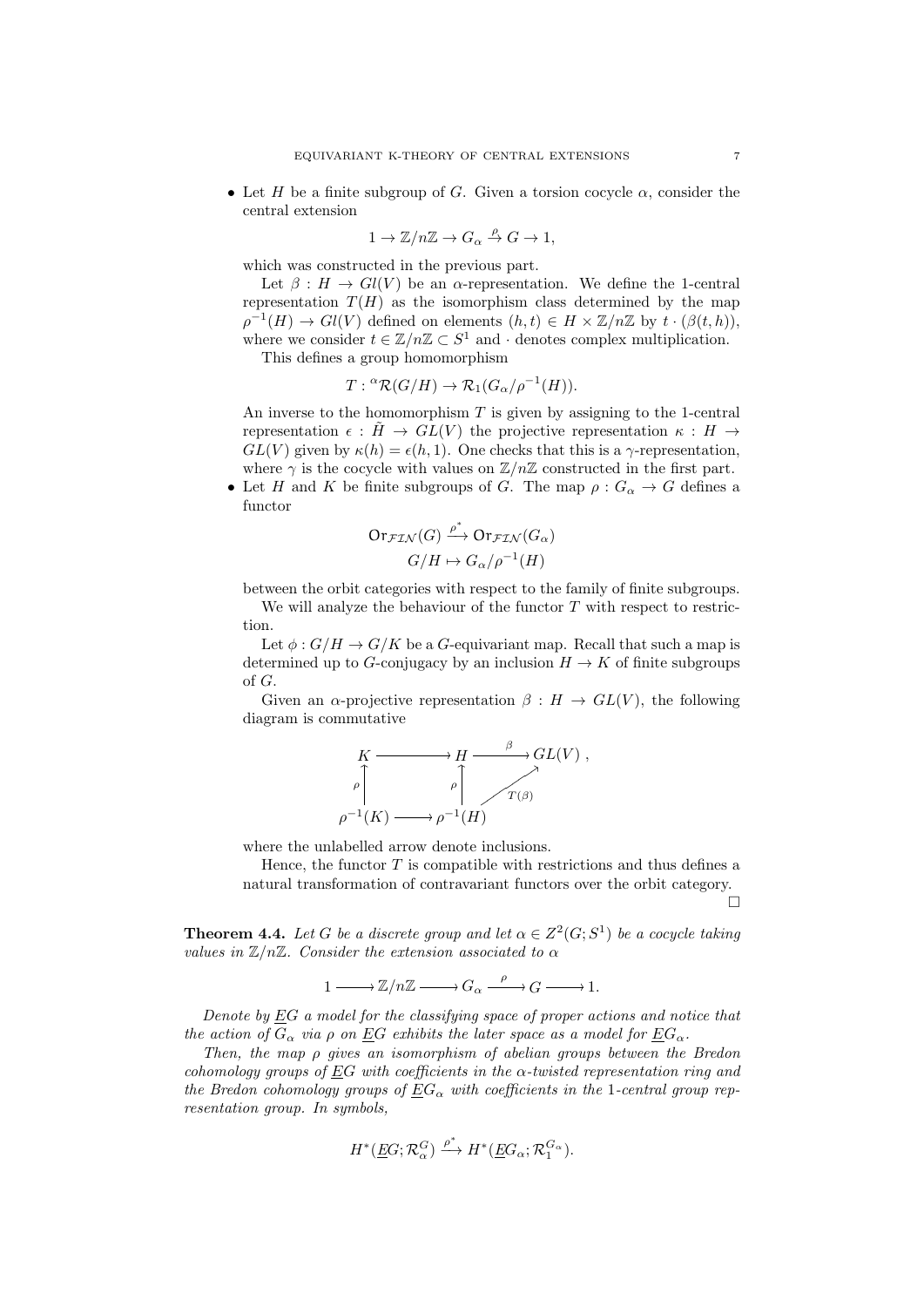*Proof.* Fix a G-cellular structure of  $\underline{E}G$ . Associate to each equivariant cell in  $\underline{E}G$ of the form  $G/H \times D^n$  a cell in  $\underline{E}G_\alpha$  of the form  $G_\alpha/\rho^{-1}(H) \times D^n$ .

Consider the cellular cochain complex of  $E$ G. In degree n, it has the form

$$
C_G^n(\underline{E}G, M) = \bigoplus_{\lambda} Hom_{\mathbb{Z}}(\mathbb{Z}[e_{\lambda}], {}^{\alpha} \mathcal{R}(G/H_{\lambda})).
$$

From [4.3,](#page-5-1) this term is isomorphic (via  $\rho^*$ ) to

$$
C_G^n(\underline{E}G,M)=\underset{\lambda}{\bigoplus}Hom_{\mathbb{Z}}(\mathbb{Z}[e_{\lambda}],\mathcal{R}_1(G_{\alpha}/\rho^{-1}(H_{\lambda})))
$$

and the isomorphism commutes with the cellular boundary, thus determining a chain isomorphism

$$
C^*(\underline{E}G; {}^{\alpha}\mathcal{R}^?)\xrightarrow{\rho^*} C^*(\underline{E}G_{\alpha}; \mathcal{R}_1^?),
$$

which induces an isomorphism in Bredon cohomology.

**Corollary 4.5.** Let G be a discrete group and let  $\alpha \in Z^2(G; S^1)$  be a cocycle taking values in  $\mathbb{Z}/n\mathbb{Z}$ . Consider the extension associated to  $\alpha$ 

$$
1\longrightarrow \mathbb{Z}/n\mathbb{Z}\longrightarrow G_{\alpha}\stackrel{\rho}{\longrightarrow}G\longrightarrow 1.
$$

Then, there exists an isomorphism of abelian groups

$$
{}^{\alpha}K_G^*(\underline{E}G) \cong K_{G_{\alpha}}^*(\underline{E}G_{\alpha}),
$$

between the  $\alpha$ -twisted, G-equivariant K-Theory and the untwisted  $G_{\alpha}$ -equivariant K-theory of the classifying spaces for proper actions  $EG = EG_{\alpha}$ .

Proof. From Theorem [4.4,](#page-6-0) the Bredon cohomology groups are all isomorphic. The spectral sequence [3.2](#page-4-2) lets us conclude the desired isomorphism.

 $\Box$ 

## 5. TWISTINGS IN  $SL_3\mathbb{Z}$  AND  $St_3\mathbb{Z}$ .

<span id="page-7-0"></span>The cohomology of  $SL_3\mathbb{Z}$ . We recall the analysis of the cohomology of  $SL_3\mathbb{Z}$  in [\[BV14\]](#page-17-1). Soulé proved in [\[Sou78\]](#page-18-2) that the integral cohomology of  $SL_3\mathbb{Z}$  only consists of 2 and 3-torsion. The 3-primary part is isomorphic to the graded algebra

$$
\mathbb{Z}[x_1,x_2]/\langle 3x_1,3x_2\rangle
$$

with both generators in degree 4.

The two-primary component is isomorphic to the graded algebra

$$
\mathbb{Z}[u_1,\ldots,u_7]
$$

with respective degrees 3, 3, 4, 4, 5, 6, 6, subject to the relations

$$
2u_1 = 2u_3 = 4u_3 = 4u_4 = 2u_5 = 2u_6 = 2u_7 = 0
$$
  
\n
$$
u_7u_1 = u_7u_4 = u_7u_5 = u_7u_6 = u_2u_5 = u_2u_6 = 0
$$
  
\n
$$
u_7^2 + u_7u_2^2 = u_3u_4 + u_1u_5 = u_3u_6 + u_3u_1^2 = u_3u_6 + u_5^2 = 0
$$
  
\n
$$
u_1u_6 + u_4u_5 = u_3^2u_4^2 + u_6^2 = u_5u_6 + u_5u_1^2 = 0
$$

The twistings in equivariant K-theory are given by classes in  $H^3(SL_3\mathbb{Z}, \mathbb{Z})$  all of which are 2-torsion. For this reason, we shall restrict to the two-primary component (we indicate this with the subscript (2)) in integral cohomology. In order to have a local description of these classes, we describe the cohomology of some finite subgroups inside  $SL_3\mathbb{Z}$ .

The finite groups of  $SL_3\mathbb{Z}$  include  $S_4$ , the symmetric group in four letters,  $D_4$ , the dihedral group of order 8, the dihedral group of order  $12, D_6$ , as well as the group of order two denoted by  $C_2$ .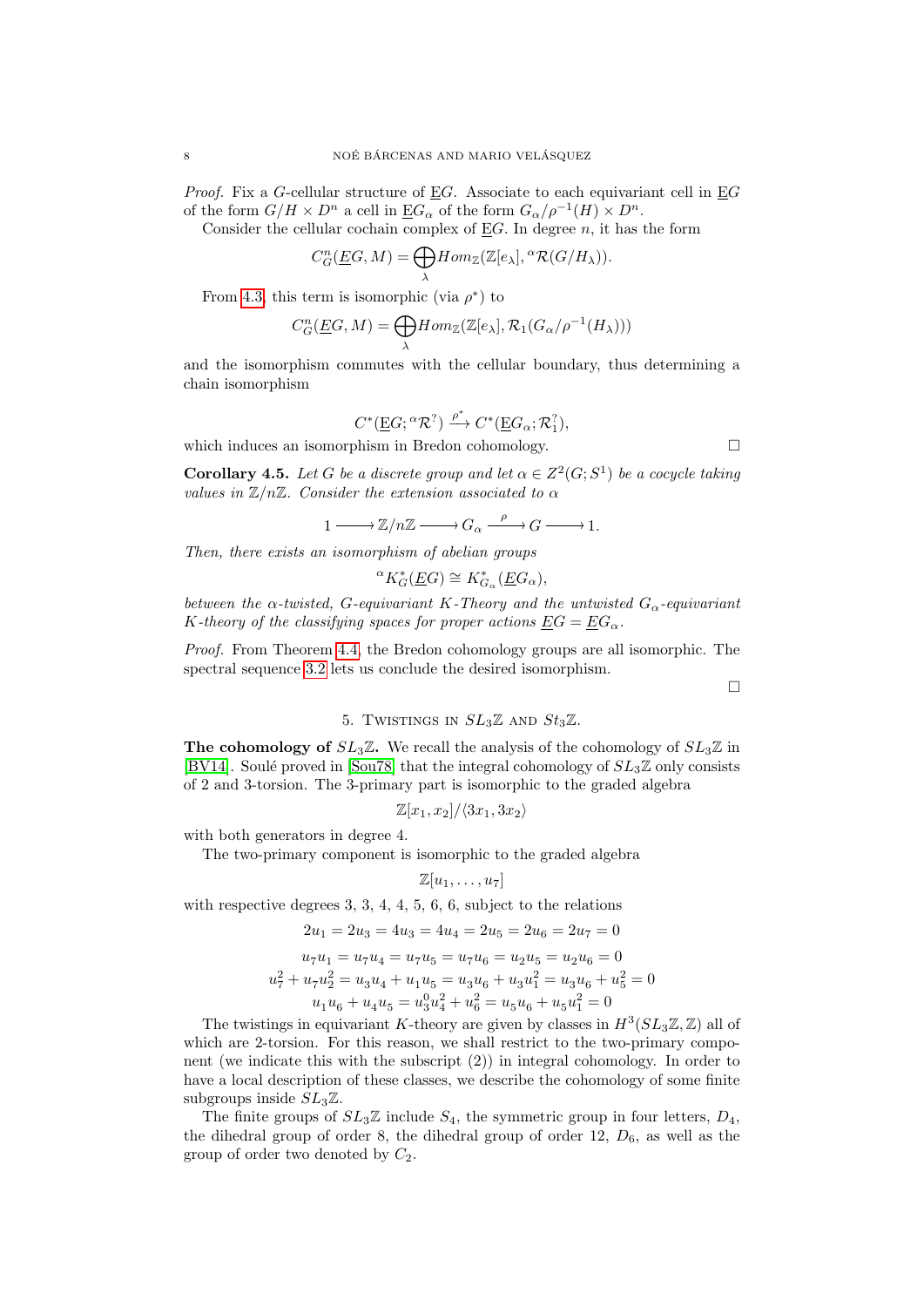Theorem 4 in page 14 of [\[Sou78\]](#page-18-2), gives the following result: For all  $n \in \mathbb{N}$  there exists an exact sequence of abelian groups

 $0 \to H^n(SL_3\mathbb{Z})_{(2)} \stackrel{\phi}{\to} H^n(S_4)_{(2)} \oplus H^n(S_4)_{(2)} \oplus H^n(S_4)_{(2)} \stackrel{\delta}{\to} H^n(D_4) \oplus H^n(C_2) \to 0$ where  $\phi$  is given by restrictions (see [\[Sou78\]](#page-18-2)[2.1(b), Cor.]) and  $\delta$  by the system of embeddings



If R is as in Proposition 4 in [\[Sou78\]](#page-18-2), the image of the morphism  $\phi: H^*(SL_3\mathbb{Z})_{(2)} \to$  $H^*(S_4)_{(2)} \oplus (i_1^*)^{-1}(R)$ , is the set of elements  $(y, z)$  such that  $j_2^*(y) = j_1^*(z)$ . From the paper of Soulé, we know that  $H^*(S_4)_{(2)} = \mathbb{Z}[y_1, y_2, y_3]$ , with  $2y_1 = 2y_z = 4y_3 = 1$  $y_1^4 + y_2^2y_1 + y_3y_1^2 = 0$ , and,  $(i_1^*)^{-1}(R) = \mathbb{Z}[z_1, z_2, z_3]$ , with  $2z_1 = 4z_2 = 2z_3 =$  $z_3^2 + z_3 z_1^2 = 0$ . Furthermore  $j_2^*(y_1) = t$ ,  $j_2^*(y_2) = 0$ ,  $j_2^*(y_3) = t^2$ ,  $j_1^*(z_1) = 0$ ,  $j_1^*(z_2) = t^2$ , and  $j_1^*(z_3) = 0$ . Then the elements  $u_1 = y_2$ ,  $u_2 = z_1$ ,  $u_3 = y_1^2 + z_2$ ,  $u_4 = y_1^2 + y_3, u_5 = y_1y_2, u_6 = y_1y_3 + y_1^3$  and  $u_7 = z_3$  generate  $\phi(H^*(SL_3\mathbb{Z})_{(2)})$ .

In  $H^3($ ) the above discussion can be summarized in the following diagram

$$
(5.1)
$$

<span id="page-8-0"></span>

In the Following section we will give explicit generators and analyze the depicted embeddings in  $SL_3\mathbb{Z}$ .

**The cohomology of**  $St_3\mathbb{Z}$ . The following result was published as Theorem 8, page 17 in [\[Sou78\]](#page-18-2), see also section 4 in [\[TY92\]](#page-18-6), page 92 for a more precise account.

**Theorem 5.2.** • *There exists a 3 torsion cohomology class*  $\xi \in H^4(St_3\mathbb{Z}, \mathbb{Z})$ such that, for any  $St_3\mathbb{Z}$ -module A, the cup pruduct by  $\xi$  induces an isomorphism

$$
\cdot \cup \xi : H^k(St_3\mathbb{Z}, A) \to H^{k+4}(St_3\mathbb{Z}, A)
$$

as soon as  $k > 3$  and  $k > 0$  when A is constant.

• The ring  $H^*(St_3\mathbb{Z}, \mathbb{Z})_2$  is generated by elements  $w_1, w_2, w_3$  with respective degrees 3, 4, 4, submitted to the defining relations  $2w_1 = 4w_2 = 16w_3$  $w_1^{\;2} = w_1w_2 = w_2w_3 = 0.$  Hence  $H^1(St_3\mathbb{Z}, \mathbb{Z}) = H^2(St_3\mathbb{Z}, \mathbb{Z}) = 0,$  $H^3(St_3\mathbb{Z}, \mathbb{Z}) = \mathbb{Z}/2$ ,  $H^4(St_3\mathbb{Z}, \mathbb{Z}) = \mathbb{Z}/16 \oplus \mathbb{Z}/4 \oplus \mathbb{Z}/3$ .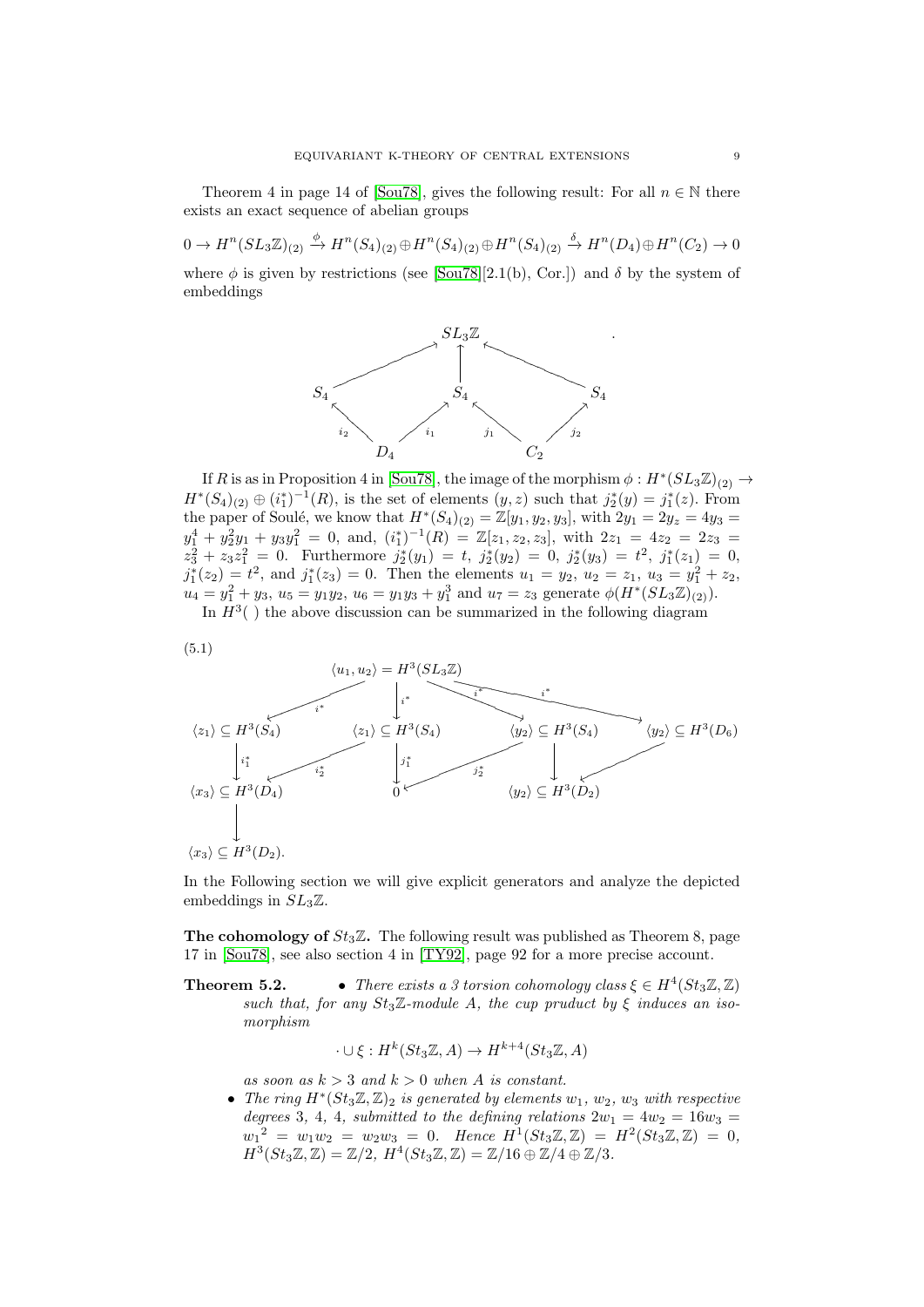The cohomology of  $St_3\mathbb{Z}$  is seen to be completely determined by the classes  $w_1, w_2, w_3$ , as well as the periodicity class  $\xi$ . The classes  $w_i$  restrict non-trivially to some specific generators of the cohomology of finite subgroups. We will analyze briefly how they relate to the generating classes  $u_1, u_2$  of  $H^3(SL_3\mathbb{Z}, \mathbb{Z})$ . This is a summary of the discussion in Lemma 9, and the proof of Theorem 8 in [\[Sou78\]](#page-18-2).

The group  $St_3(\mathbb{R})$  fits as a central extension  $1 \to \mathbb{Z}/2 \to St_3(\mathbb{R}) \to SL_3(\mathbb{R}) \to 1$ , which restricts to a central extension of lattices  $1 \to \mathbb{Z}/2 \to St_3\mathbb{Z} \to SL_3\mathbb{Z} \to 1$ .

The maximal compact subgroups of  $St_3(\mathbb{R})$ , respectively  $SL_3(\mathbb{R})$ , are Spin<sub>3</sub>, respectively  $SO(3)$ . Hence, all finite subgroups of  $St_3\mathbb{Z}$  are contained in Spin<sub>3</sub>, which is homeomorphic to the 3-dimensional sphere, thus the cohomology of all finite subgroups in  $St_3\mathbb{Z}$  is 4-periodic. This is the origin of the periodicity class  $\xi$ .

The class  $w_1$  restricts nontrivially under a system of inclusions of finite groups



which covers the inclusions  $i_1, i_2 : D_4 \rightrightarrows S_4$  in  $SL_3\mathbb{Z}$ .

Thus,  $u_1$  maps to  $w_1$ , and  $u_2$  maps to the trivial class under the map induced by the universal cover  $St_3\mathbb{Z} \to SL_3\mathbb{Z}$  in cohomology.

<span id="page-9-0"></span>**Remark 5.3.** [The universal central extension of  $SL_3\mathbb{Z}$  and  $St_3\mathbb{Z}$ .]

In the early literature on the Steinberg group (particularly Steinberg' s Yale notes [\[Ste68\]](#page-18-12)), there is an unfortunate identification of  $St_3\mathbb{Z}$  with the universal central extension of  $SL_3\mathbb{Z}$ . This mistake has been repeated in the literature [\[Sou78\]](#page-18-2), 2.7 and [\[BdlH13\]](#page-17-3), Example IV.

Denote by  $SL_n(\mathbb{Z})$  the universal central extension of  $SL_n(\mathbb{Z})$ . It fits in an exact sequence

$$
1 \to H_2(SL_n(\mathbb{Z}), \mathbb{Z}) \to \widetilde{SL_n(\mathbb{Z})} \to SL_n(\mathbb{Z}).
$$

While there is an identification of  $St_n(\mathbb{Z})$  with  $SL_n(\mathbb{Z})$  for  $n \geq 5$ , Van der Kallen [\[vdK75\]](#page-18-13) computes the Schur Multiplier  $H_2(G, \mathbb{Z})$  for  $G$   $SL_3\mathbb{Z}$  and  $SL_4(\mathbb{Z})$ , being in both cases isomorphic to Klein's Four group  $\mathbb{Z}/2\mathbb{Z} \oplus \mathbb{Z}/2\mathbb{Z}$ . Thus, the universal central extension defining  $St_3\mathbb{Z}$ ,

$$
1 \to \mathbb{Z}/2\mathbb{Z} \to St_3\mathbb{Z} \to SL_3\mathbb{Z},
$$

and the one defining  $SL_3\mathbb{Z}$ 

$$
1\to \mathbb{Z}/2\mathbb{Z}\oplus \mathbb{Z}/2\mathbb{Z}\to \widetilde{SL_3\mathbb{Z}}\to SL_3\mathbb{Z}
$$

are not the same. We thank Prof. Pierre De la Harpe for pointing this fact to us on personal correspondence, leading to the correction of a mistake in a previous version of this note.

### 6. TWISTED K-THEORY OF  $SL_3\mathbb{Z}$

We use the following notations:  $\{1\}$  denotes the trivial group,  $C_n$  the cyclic group of n elements,  $D_n$  the dihedral group with 2n elements and  $S_n$  the Symmetric group of permutations on  $n$  objects.

There are four twistings for  $SL_3\mathbb{Z}$  up to cohomology, namely  $0, u_1, u_2, u_1 + u_2$ . continuing the work started in [\[BV14\]](#page-17-1), we will calculate the twisted K-theory for the twistings  $u_2$  and  $u_1 + u_2$ .

From diagram [5.1,](#page-8-0) one can see that the class  $u_2$  restricts nontrivially to two copies of  $S_4$  corresponding to the stabilizer of the vertices  $v_3$  and  $v_5$ . We recall the  $SL_3\mathbb{Z}$ -CW-complex structure of  $ESL_3\mathbb{Z}$  as is given in [\[Sou78\]](#page-18-2). The labels O, Q.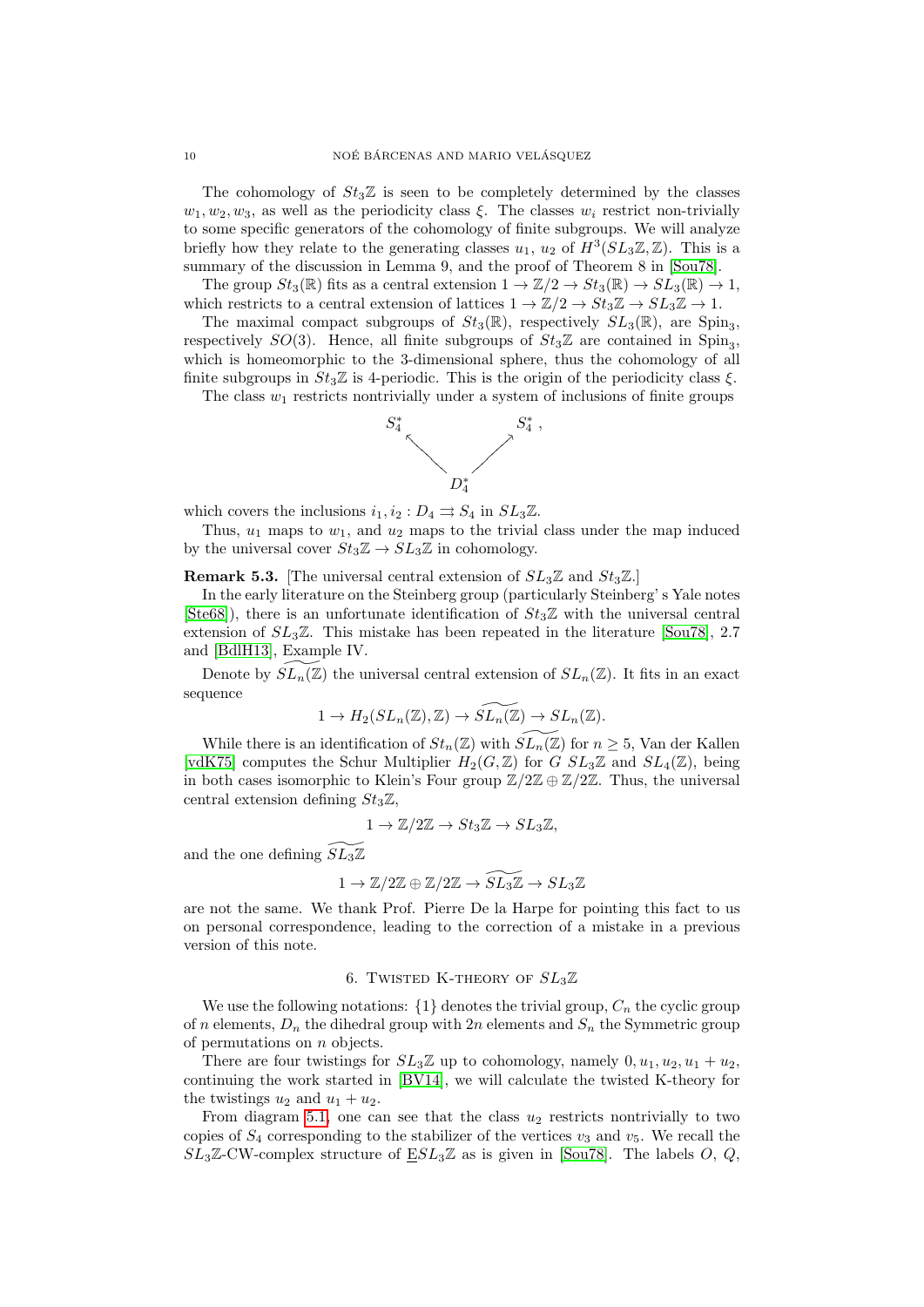| vertices       |                  |               |                  | 2-cells |        |                  |                  |
|----------------|------------------|---------------|------------------|---------|--------|------------------|------------------|
| v <sub>1</sub> | O                | $g_2, g_3$    | $\mathcal{S}_4$  | $t_1$   | OQM    | $g_2$            | $C_2$            |
| $v_2$          | Q                | $g_4, g_5$    | $D_6$            | $t_2$   | QM'N   | $g_1$            | ${1}$            |
| $v_3$          | М                | $g_6, g_7$    | $S_4$            | $t_3$   | M N' P | $g_{12}, g_{14}$ | $C_2 \times C_2$ |
| $v_4$          | $\boldsymbol{N}$ | $g_6, g_8$    | $D_4$            | $t_4$   | OQN'P  | $g_5$            | $C_{2}$          |
| $v_5$          | $\, P \,$        | $g_5$ , $g_9$ | $S_4$            | $t_{5}$ | OMM'P  | 96               | $C_2$            |
| edges          |                  |               |                  | 3-cells |        |                  |                  |
| $e_1$          | OQ               | $g_2, g_5$    | $C_2 \times C_2$ | $T_1$   | $g_1$  | ${1}$            |                  |
| $e_2$          | OМ               | $g_6, g_{10}$ | $D_3$            |         |        |                  |                  |
| $e_3$          | OP               | $g_6, g_5$    | $D_3$            |         |        |                  |                  |
| $e_4$          | QM               | $g_2$         | $C_2$            |         |        |                  |                  |
| $e_5$          | QN'              | $g_5$         | $C_2$            |         |        |                  |                  |
| $e_6$          | MN               | $g_6, g_{11}$ | $C_2 \times C_2$ |         |        |                  |                  |
| $e_7$          | M'P              | $g_6, g_{12}$ | $D_4$            |         |        |                  |                  |
| $e_8$          | N'P              | $g_5, g_{13}$ | $D_4$            |         |        |                  |                  |

 $M, N, P$  of the vertices refer to the Figure 2 of  $[SG08]$ , where also Soulés matrices  $g_1, \ldots, g_{14}$  are recalled.

The first column is an enumeration of equivalence classes of cells; the second lists a representative of each class; the third column gives generating elements for the stabilizer of the given representative; and the last one is the isomorphism type of the stabilizer. The generating elements referred to above are the same as in [\[BV14\]](#page-17-1).

The twisting  $u_1$ . The following theorem was proved in [\[BV14\]](#page-17-1):

<span id="page-10-0"></span>Theorem 6.1.

$$
^{u_{1}}K_{SL_{3}\mathbb{Z}}^{0}(\underline{E}SL_{3}\mathbb{Z})\cong\mathbb{Z}^{\oplus 13},
$$

$$
{}^{u_1}K_{SL_3\mathbb{Z}}^1(\underline{E}SL_3\mathbb{Z}) = 0.
$$

The twisting  $u_2$ . In order to determine the twisted K-theory, we calculate Bredon cohomology.

Determination of  $\Phi_1$ . In order to determine the morphism  $\Phi_1$ , we need to recall the projective character tables of the groups where  $u_2$  restricts non trivially.

Here we denote by z the generator of the central copy of  $\mathbb{Z}_2$ . The linear character table of a Schur covering group  $S_4^*$  is obtained on page 254, volume 3 of [\[Kar94\]](#page-18-9) by considering the group with presentation

$$
S_4^* = \langle h_1, h_2, h_3, z \mid h_i^2 = (h_j h_{j+1})^3 = (h_k h_l)^2 = z, z^2 = [z, h_i] = 1 \rangle
$$
  

$$
1 \le i \le 3, j = 1, k \le l - 2
$$

and the central extension

$$
1 \to \langle z \rangle \to S_4^* \xrightarrow{f} S_4 \to 1
$$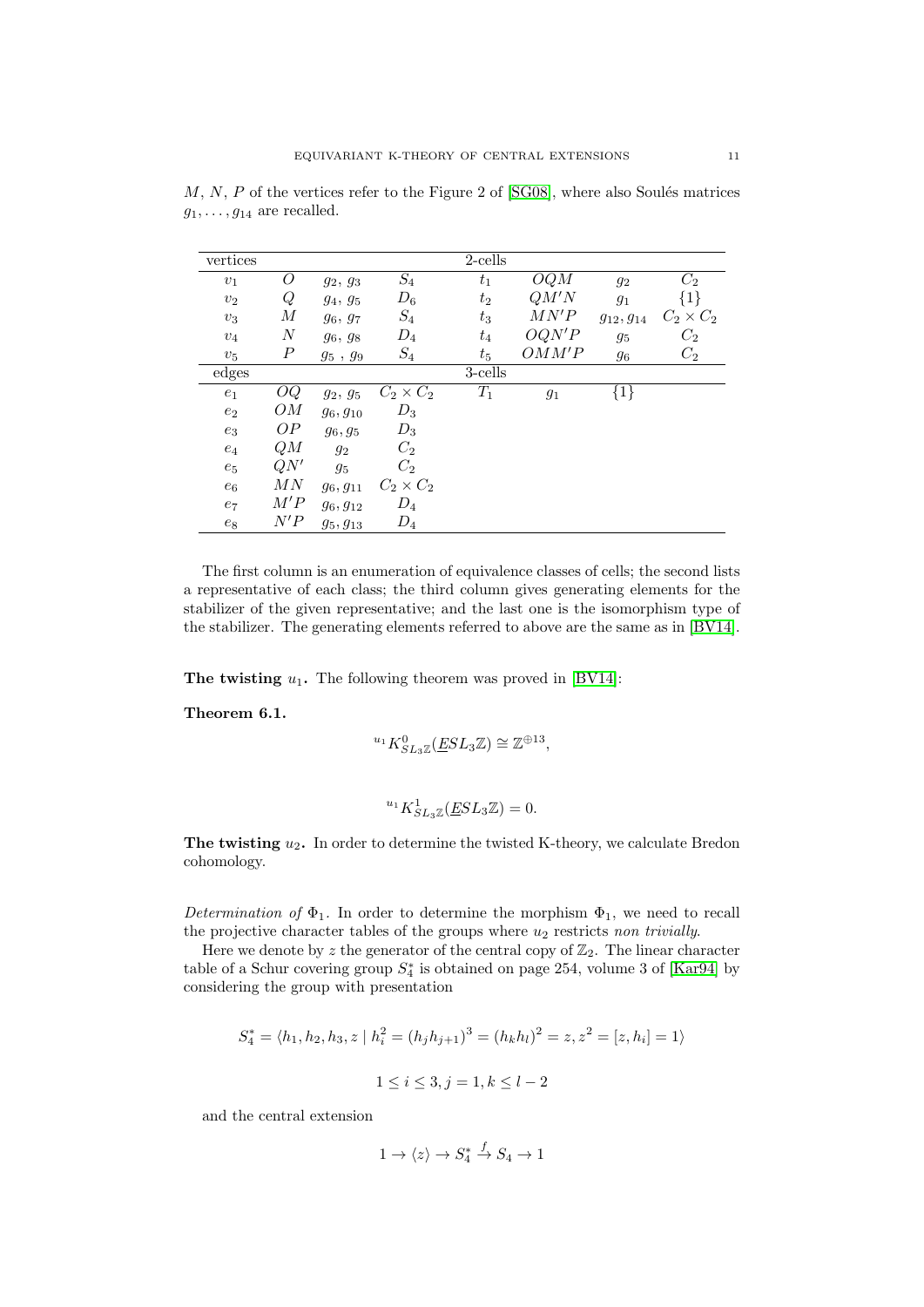given by  $f(h_i) = g_i$ , as well as the choice of representatives of regular conjugacy classes as below.

| $S_4^*$      | $\epsilon$     | $\boldsymbol{z}$ |          |              |   |      |               | $h_1$ $h_1h_3$ $h_1h_2$ $h_1h_2z$ $h_1h_2h_3$ $h_1h_2h_3z$ |
|--------------|----------------|------------------|----------|--------------|---|------|---------------|------------------------------------------------------------|
| $\epsilon_1$ |                |                  |          | $\mathbf{1}$ |   |      |               |                                                            |
| $\epsilon_2$ |                |                  |          |              |   |      |               |                                                            |
| $\epsilon_3$ | $\mathfrak{D}$ | 2                |          | 2            |   |      |               | $\Omega$                                                   |
| $\epsilon_4$ | 3              | 3                |          |              |   |      |               |                                                            |
| $\epsilon_5$ | 3              | 3                |          |              |   |      |               |                                                            |
| $\epsilon_6$ | $\mathfrak{D}$ | $-2$             | $\theta$ | $\theta$     | 1 | $-1$ | 2             |                                                            |
| $\epsilon$ 7 | 2              |                  | 0        | $\Omega$     |   |      | $\mathcal{D}$ | $\mathcal{D}$                                              |
| $\epsilon_8$ |                |                  |          |              |   |      |               |                                                            |

where the first five lines are characters associated to  $S_4$ , and  $\epsilon_6$  is the Spin representation.

We take the following presentation of Dihedral groups,  $D_n = \langle g_i, g_j \rangle = \langle g_i, g_j \rangle$  $g_i^2 = g_j^2 = (g_i g_j)^n = 1$ 

The dihedral group of order six has trivial 3 dimensional integer cohomology. Thus its projective representations do agree with the linear ones. The dihedral subgroups with *n* even in  $SL_3\mathbb{Z}$  are  $C_2 \times C_2 = D_2$  and  $D_4$ .

The following is the linear character table for  $D_n$ :



where  $0 \le k \le n-1$ , p varies from 1 to  $(n/2)-1$  ( n even) or  $(n-1)/2$  ( n odd) and the hat denotes a representation which only appears in the case n even. The group  $D_2^* = \langle h_1, h_3, z \rangle$  is isomorphic to the eight elements quaternion group, and a linear character table is given by

|          |  |                                                                                                                                                                     | $D_2^*$   1 $z \{h_1, h_1^{-1}\}$ $\{h_3, h_3^{-1}\}$ $\{h_1h_3, (h_1h_3)^{-1}\}$ |
|----------|--|---------------------------------------------------------------------------------------------------------------------------------------------------------------------|-----------------------------------------------------------------------------------|
|          |  |                                                                                                                                                                     |                                                                                   |
|          |  |                                                                                                                                                                     |                                                                                   |
|          |  |                                                                                                                                                                     |                                                                                   |
|          |  | $\begin{tabular}{c cccccc} $\eta_1$ & $1$ & $1$ & $1$ \\ $\eta_2$ & $1$ & $1$ & $1$ \\ $\eta_3$ & $1$ & $1$ & $-1$ \\ $\eta_4$ & $1$ & $1$ & $-1$ \\ \end{tabular}$ |                                                                                   |
| $\eta_5$ |  |                                                                                                                                                                     |                                                                                   |

A Schur cover of  $D_4$  can be taken as  $D_8 = \langle a, x \mid a^4 = x^2 = e, xax^{-1} = a^{-1} \rangle$ , whose character table is:

|                 | $D_8 \mid e \quad a^4(=z) \quad a^2 \qquad a$ |               | $a^3 (=az)$ x ax                  |             |  |
|-----------------|-----------------------------------------------|---------------|-----------------------------------|-------------|--|
|                 |                                               |               |                                   |             |  |
|                 |                                               |               |                                   | $-1$ $-1$   |  |
| $\lambda_3$   1 | $1 \t 1 \t -1$                                |               | $-1$ $1$ $-1$                     |             |  |
| $\lambda_4$   1 | $1 \t 1 \t -1$                                |               | $-1$                              | $-1$ 1      |  |
| $\lambda_5$   2 | 2                                             | $-2$ 0        | $\overline{0}$                    | $0 \quad 0$ |  |
| $\lambda_6$   2 |                                               |               | $-2$ 0 $\sqrt{2}$ $-\sqrt{2}$ 0 0 |             |  |
| $\lambda_7$   2 | $-2$                                          | 0 $-\sqrt{2}$ | $\sqrt{2}$                        | $0\qquad 0$ |  |

The relevant inclusions among stabilizers are the following. We give a conjugacy representative appearing in the corresponding character table when necessary.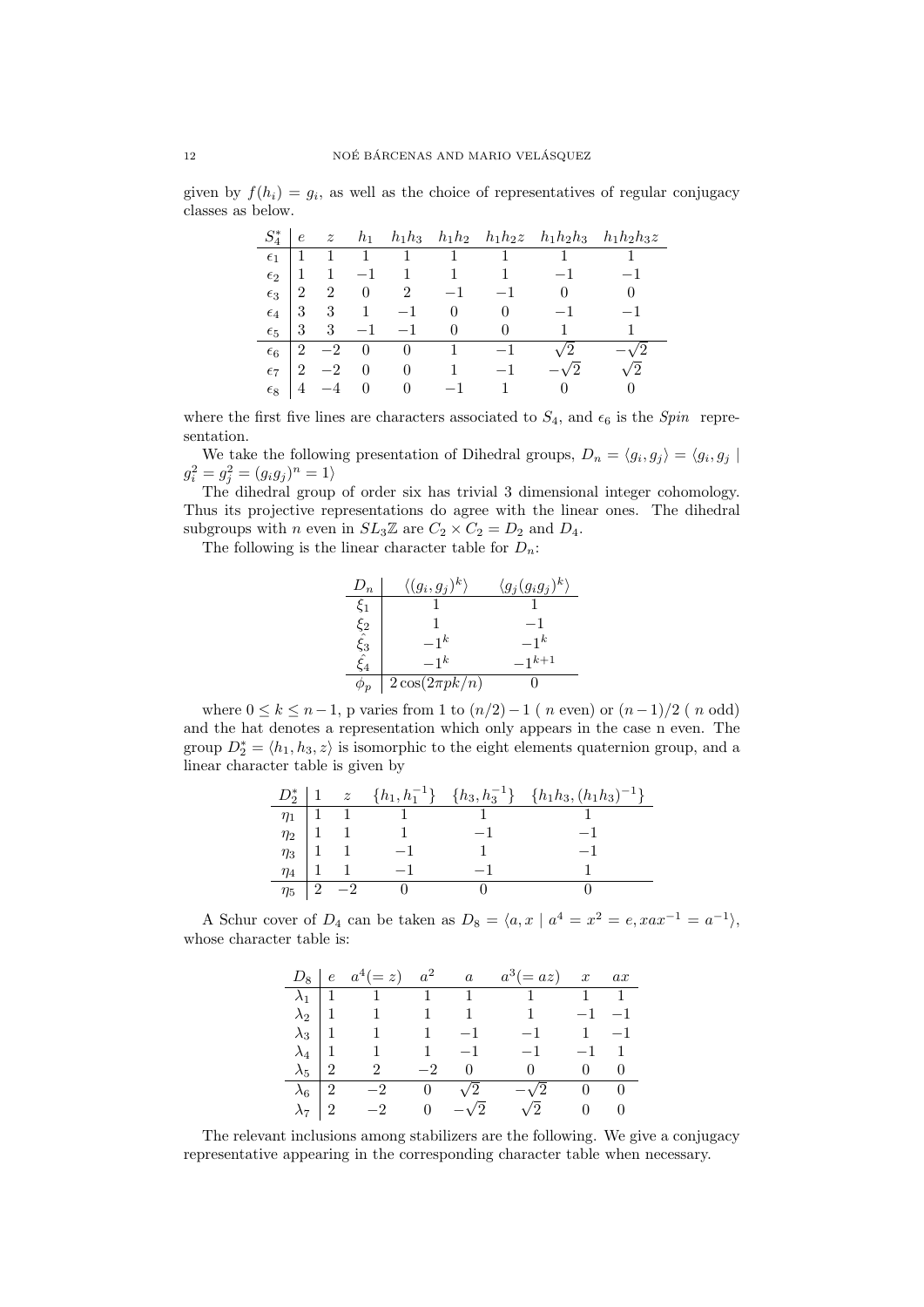|                           | $stab(e_2) \rightarrow stab(v_3)$<br>$\langle g_6, g_{10} \rangle \rightarrow \langle g_6, g_7 \rangle \quad \langle g_6, g_5 \rangle \rightarrow \langle g_5, g_9 \rangle$<br>$g_6 \longrightarrow g_6$<br>$g_{10} \longrightarrow g_7^{-1}g_6g_7$                                                                                                                                                                                                                                                                                               | $stab(e_3) \rightarrow stab(v_5)$<br>$g_6 \longrightarrow g_9^{-1}g_5g_9$<br>$g_5$<br>$\mapsto g_5$ |                                                                                                                                                                                                                                                  |
|---------------------------|---------------------------------------------------------------------------------------------------------------------------------------------------------------------------------------------------------------------------------------------------------------------------------------------------------------------------------------------------------------------------------------------------------------------------------------------------------------------------------------------------------------------------------------------------|-----------------------------------------------------------------------------------------------------|--------------------------------------------------------------------------------------------------------------------------------------------------------------------------------------------------------------------------------------------------|
|                           | $stab(e_4) \rightarrow stab(v_3) \qquad stab(e_5) \rightarrow stab(v_4)$<br>$\langle g_2 \rangle \qquad \rightarrow \langle g_6, g_7 \rangle \qquad \langle g_5 \rangle \qquad \rightarrow q_2^{-1} \cdot \langle g_6, g_7 \rangle \cdot q_2^{-1}$<br>$g_2 \longrightarrow g_6 g_7^2 g_6 g_7^{-1} \quad g_5 \longrightarrow q_2^{-1} \cdot g_8 \cdot q_2^{-1}$                                                                                                                                                                                    |                                                                                                     |                                                                                                                                                                                                                                                  |
| $g_6 \longrightarrow g_6$ | $stab(e_6) \rightarrow stab(v_3)$<br>$\langle g_6,g_{11}\rangle \rightarrow \langle g_6,g_7\rangle$<br>$g_{11} \rightarrow g_7 g_6 g_7^{-1} g_6 g_7 \sim g_6 \quad g_{11} \rightarrow (g_6 g_8)^2 = a^2$<br>$stab(e_7) \longrightarrow stab(v_3)$<br>$\langle g_6, g_{12} \rangle \longrightarrow q_1^{-1} \cdot \langle g_6, g_7 \rangle \cdot q_1$<br>$g_6(=x) \longrightarrow q_1^{-1} \cdot (g_6g_7^2g_6) \cdot q_1 \sim g_7^2 \quad g_6 \longrightarrow g_9^{-1}g_5g_9$<br>$g_{12} (= ax) \rightarrow q_1^{-1} \cdot g_6 \cdot q_1 \sim g_6$ | $g_6 \longrightarrow g_6 = x$                                                                       | $stab(e_6) \rightarrow stab(v_4)$<br>$\langle g_6, g_{11} \rangle \rightarrow \langle g_6, g_8 \rangle$<br>$stab(e_7) \rightarrow stab(v_5)$<br>$\langle g_6,g_{12}\rangle \rightarrow \langle g_5,g_9\rangle$<br>$g_{12} \longrightarrow g_9^2$ |
|                           | $stab(e_8) \rightarrow stab(v_4)$ $stab(e_8) \rightarrow stab(v_5)$<br>$\langle g_5, g_{13} \rangle \rightarrow q_2^{-1} \cdot \langle g_6, g_8 \rangle \cdot q_2 \quad \langle g_5, g_{13} \rangle \rightarrow \langle g_5, g_9 \rangle$<br>$g_5 \longrightarrow q_2^{-1} \cdot g_8 \cdot q_2$<br>$g_{13} \longrightarrow \bar{q}_2^{-1} \cdot g_6 \cdot q_2$                                                                                                                                                                                    | $g_5 \longrightarrow g_5$                                                                           | $g_{13} \longrightarrow g_5 g_9^2 g_5 \sim g_9^2$                                                                                                                                                                                                |

Using the above inclusions and elementary calculations with characters, particularly the rectification procedure, Theorem 1.7 in [\[BV14\]](#page-17-1), we obtain a matrix of size  $34 \times 33$  representing the morphism  $\Phi_1$ . The matrices representing the restrictions among stabilizers are the following. The signs corresponding to the coboundary map as in [\[SG08\]](#page-18-3).

|       |                  | $\boldsymbol{e}_1$ |                  |                  |                  |                  |                  | $e_2$          |                |                  |                | $e_3$        |         |
|-------|------------------|--------------------|------------------|------------------|------------------|------------------|------------------|----------------|----------------|------------------|----------------|--------------|---------|
|       | $-1$             | 0                  |                  | 0                | 0                |                  | 1                | 0              | 0              |                  | $-1$           | 0            | 0       |
|       | $\overline{0}$   | $-1$               |                  | 0                | $\boldsymbol{0}$ |                  | $\overline{0}$   | $-1$           | $\overline{0}$ |                  | $\overline{0}$ | $-1$         | 0       |
| $v_1$ | $^{-1}$          | $-1$               |                  | 0                | $\boldsymbol{0}$ |                  | $\theta$         | $\overline{0}$ | $-1$           |                  | $\overline{0}$ | $\theta$     | $^{-1}$ |
|       | $-1$             | 0                  |                  | $^{-1}$          | $-1$             |                  | $-1$             | 0              | $-1$           |                  | $^{-1}$        | 0            | $^{-1}$ |
|       | $\boldsymbol{0}$ |                    | 1                | $^{-1}$          | $-1$             |                  | $\overline{0}$   | $\mathbf 1$    | $-1$           |                  | $\overline{0}$ | $\mathbf{1}$ | $^{-1}$ |
|       |                  |                    |                  |                  |                  |                  |                  |                |                |                  |                |              |         |
|       |                  |                    |                  |                  |                  |                  |                  |                |                |                  |                |              |         |
|       |                  |                    |                  | $e_1$            |                  |                  | $\mathfrak{e}_4$ |                |                | $e_5$            |                |              |         |
|       |                  |                    | 1                | 0                | $\overline{0}$   | $\overline{0}$   | $^{-1}$          | 0              |                | $^{-1}$          | 0              |              |         |
|       |                  |                    | 0                | $\mathbf{1}$     | $\overline{0}$   | $\overline{0}$   | $\overline{0}$   | $-1$           |                | $\overline{0}$   | $-1$           |              |         |
|       |                  | $v_2$              | $\overline{0}$   | $\overline{0}$   | $\mathbf{1}$     | $\boldsymbol{0}$ | $\boldsymbol{0}$ | $-1$           |                | $-1$             | $\theta$       |              |         |
|       |                  |                    | $\boldsymbol{0}$ | $\boldsymbol{0}$ | $\boldsymbol{0}$ | $\mathbf{1}$     | $^{-1}$          | $\overline{0}$ |                | $\boldsymbol{0}$ | $^{-1}$        |              |         |
|       |                  |                    | $\overline{0}$   | $\overline{0}$   | $\mathbf 1$      | 1                | $-1$             | $-1$           |                | $-1$             | $-1$           |              |         |
|       |                  |                    | 1                | $\mathbf 1$      | $\boldsymbol{0}$ | $\boldsymbol{0}$ | $-1$             | $-1$           |                | $-1$             | $^{-1}$        |              |         |
|       |                  |                    |                  |                  |                  |                  |                  |                |                |                  |                |              |         |
|       |                  |                    |                  |                  |                  |                  |                  |                |                |                  |                |              |         |
|       |                  |                    |                  | $\mathfrak{e}_2$ |                  | $e_4$            |                  | $e_6$          |                | $e_7$            |                |              |         |

|       |                | $e_2$  | $e_4$ |             | $e_6$ | $e_7$     |  |
|-------|----------------|--------|-------|-------------|-------|-----------|--|
|       |                |        |       |             |       | $-1$      |  |
| $v_3$ | $\overline{0}$ | $\cup$ |       |             | $-1$  | $\cdot$ 0 |  |
|       |                |        | ٠,    | $2^{\circ}$ | $-2$  |           |  |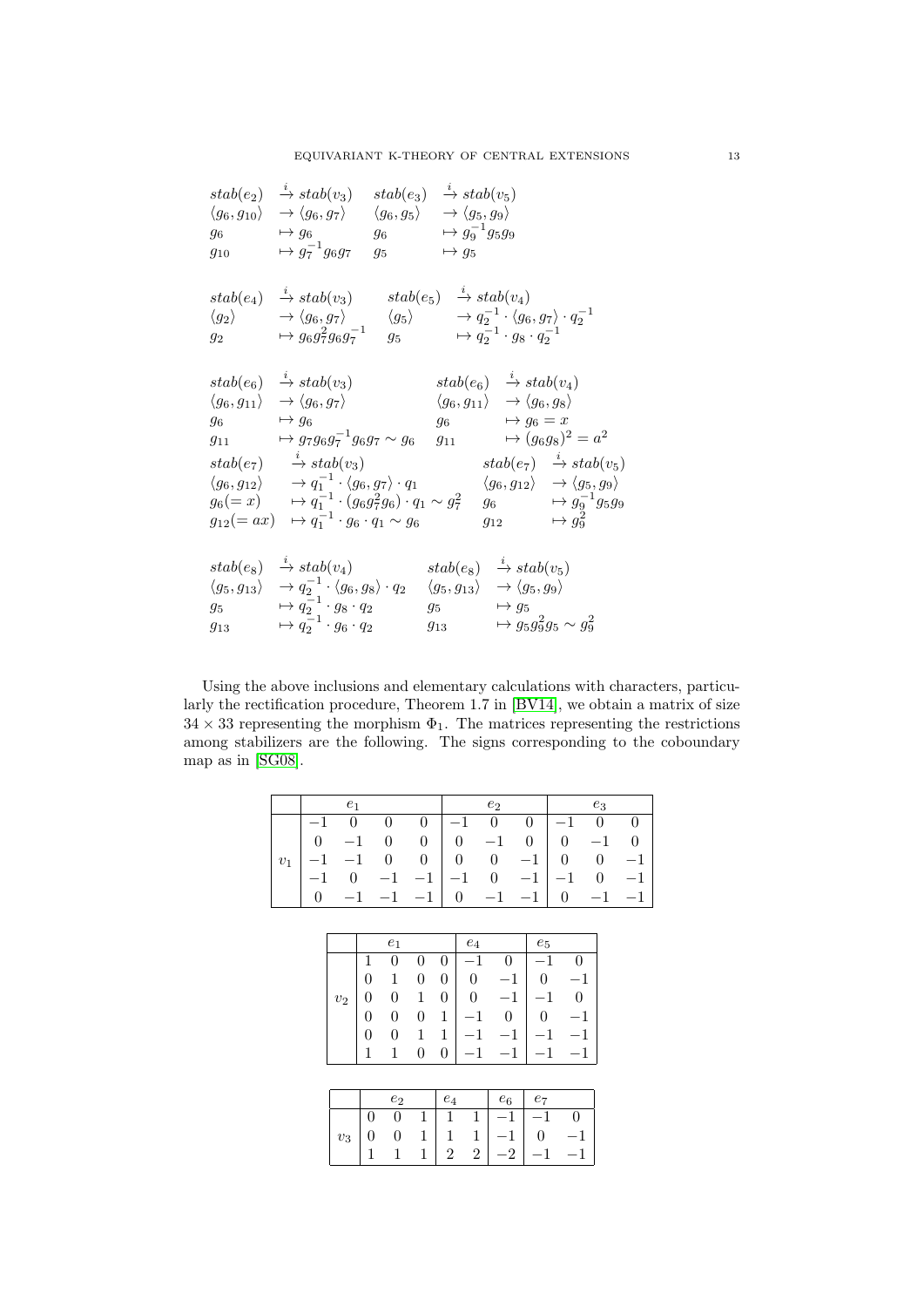|                    |       |   | $e_5$ |              | $e_6$              | $e_8$ |       |   |
|--------------------|-------|---|-------|--------------|--------------------|-------|-------|---|
|                    | $v_4$ |   |       |              |                    |       |       |   |
|                    |       |   |       |              |                    | I )   |       |   |
|                    |       |   |       |              |                    |       |       |   |
|                    |       |   | $e_3$ |              | $\ensuremath{e_7}$ |       | $e_8$ |   |
|                    |       | 0 | 0     |              |                    | 0     |       | O |
| $\boldsymbol{v}_5$ |       | 0 | 0     | <sup>1</sup> | 0                  |       | 0     |   |
|                    |       |   |       |              |                    |       |       |   |

The elementary divisors of the matrix representing the morphism  $\phi$  is 1 repeated 12 times. The rank of this matrix is 12.

Determination of  $\Phi_2$ . The relevant inclusions among stabilizers are the following. We give a conjugacy representative appearing in the corresponding character table when necessary.

 $stab(t_3) \longrightarrow stab(e_6)$  $\langle g_{12}, g_{14}\rangle \rightarrow q_1^{-1} \cdot \langle g_6, g_7\rangle \cdot q_1$  $g_{12} \longrightarrow q_1^{-1} \cdot g_6 \cdot q_1$  $g_{14} \longrightarrow q_1^{-1} \cdot g_{11} \cdot q_1$  $stab(t_3) \longrightarrow stab(e_7)$  $\langle g_{12}, g_{14}\rangle \rightarrow \langle g_6, g_{12}\rangle$  $g_{12} \longrightarrow g_{12} = ax$  $g_{14} \longrightarrow g_{12}(g_6g_{12})^2 = xa$  $stab(t_3) \longrightarrow stab(e_8)$  $\langle g_{12}, g_{14}\rangle \rightarrow \langle g_5, g_{13}\rangle$  $g_{12} \longrightarrow g_{13}(g_5g_{13})^2 = xa$  $g_{14} \longrightarrow (g_5g_{13})^2 = a^2$  $stab(t_4) \rightarrow stab(e_8)$  $\langle g_5 \rangle \longrightarrow \langle g_5, g_{13} \rangle$  $g_5 \longrightarrow g_5 = x$  $stab(t_5) \rightarrow stab(e_6)$  $\langle g_6 \rangle \longrightarrow (q_1q_2)^{-1} \cdot \langle g_6, g_{12} \rangle \cdot (q_1q_2)$  $g_6 \longrightarrow (q_1q_2)^{-1} \cdot (g_6g_11) \cdot (q_1q_2)$  $stab(t_5) \rightarrow stab(e_7)$  $\langle g_6 \rangle \longrightarrow \langle g_6, g_{12} \rangle$  $g_6 \mapsto$   $g_6$ 

Using the above inclusions, an elementary calculation yields a matrix of size  $33 \times 12$  representing the morphism  $\Phi_2$ . The matrices representing the restrictions among stabilizers are the following.

|       | $t_1$            |                  | $\sqrt{t_4}$   |                  |                  |                    |                  |              |                  |                  |                  |                  |              |       |                  |          |                                  |          |
|-------|------------------|------------------|----------------|------------------|------------------|--------------------|------------------|--------------|------------------|------------------|------------------|------------------|--------------|-------|------------------|----------|----------------------------------|----------|
|       | 1                | $\boldsymbol{0}$ | 1              | $\boldsymbol{0}$ |                  |                    |                  | $t_1$        |                  | $t_5$            |                  |                  |              |       | $t_4$            |          | $t_5$                            |          |
|       |                  |                  |                |                  |                  |                    |                  | $-1$         | $\boldsymbol{0}$ | $\mathbf 1$      | $\boldsymbol{0}$ |                  |              |       | $-1$             | $\theta$ | $-1$                             | $\theta$ |
| $e_1$ | $\boldsymbol{0}$ | 1                | $\theta$       | 1                |                  |                    | $e_2$            | $\theta$     | $-1$             | $\boldsymbol{0}$ | $\mathbf{1}$     |                  |              | $e_3$ | $\boldsymbol{0}$ | $-1$     | $\theta$                         |          |
|       | $\boldsymbol{0}$ | $\mathbf{1}$     | 1              | $\boldsymbol{0}$ |                  |                    |                  | $-1$         | $-1$             | 1                | $\mathbf{1}$     |                  |              |       |                  |          | $\overbrace{\phantom{12322111}}$ |          |
|       | $\mathbf{1}$     | $\overline{0}$   | $\overline{0}$ | $\mathbf 1$      |                  |                    |                  |              |                  |                  |                  |                  |              |       |                  |          |                                  |          |
|       |                  |                  |                |                  |                  |                    |                  |              |                  |                  |                  |                  |              |       |                  |          |                                  |          |
|       |                  |                  |                |                  |                  | $t_{1}$            |                  | $t_2$        |                  |                  | $t_2$            | $\sqrt{t_4}$     |              |       |                  |          |                                  |          |
|       |                  |                  |                |                  |                  | $\mathbf 1$        | $\boldsymbol{0}$ | 1            |                  |                  | $-1$             | $\mathbf 1$      | $\theta$     |       |                  |          |                                  |          |
|       |                  |                  |                |                  | $\mathfrak{e}_4$ |                    |                  |              |                  | $e_5$            |                  |                  |              |       |                  |          |                                  |          |
|       |                  |                  |                |                  |                  | $\overline{0}$     | $\mathbf{1}$     | 1            |                  |                  | $^{-1}$          | $\boldsymbol{0}$ | $\mathbf{1}$ |       |                  |          |                                  |          |
|       |                  |                  |                |                  |                  |                    |                  |              |                  |                  |                  |                  |              |       |                  |          |                                  |          |
|       |                  |                  |                |                  |                  |                    | $t_2$            | $t_3$        | $t_4$            |                  | $t_5$            |                  |              |       |                  |          |                                  |          |
|       |                  |                  |                |                  |                  |                    | $\,2$            | $\,1$        | $\boldsymbol{0}$ | $\theta$         | $\theta$         | $\boldsymbol{0}$ |              |       |                  |          |                                  |          |
|       |                  |                  |                |                  |                  | $\boldsymbol{e}_6$ |                  |              |                  |                  |                  |                  |              |       |                  |          |                                  |          |
|       |                  |                  |                |                  |                  |                    |                  |              |                  |                  |                  |                  |              |       |                  |          |                                  |          |
|       |                  |                  |                |                  |                  | $t_3$              | $t_5$            |              |                  |                  | $t_3$            | $\sqrt{t_4}$     |              |       |                  |          |                                  |          |
|       |                  |                  |                |                  | $e_7$            | $^{\rm -1}$        | 1                | 1            |                  | $\mathfrak{e}_8$ | $\mathbf{1}$     | 1                | 1            |       |                  |          |                                  |          |
|       |                  |                  |                |                  |                  | $^{-1}$            | 1                | $\mathbf{1}$ |                  |                  | $\mathbf 1$      | 1                | 1            |       |                  |          |                                  |          |
|       |                  |                  |                |                  |                  |                    |                  |              |                  |                  |                  |                  |              |       |                  |          |                                  |          |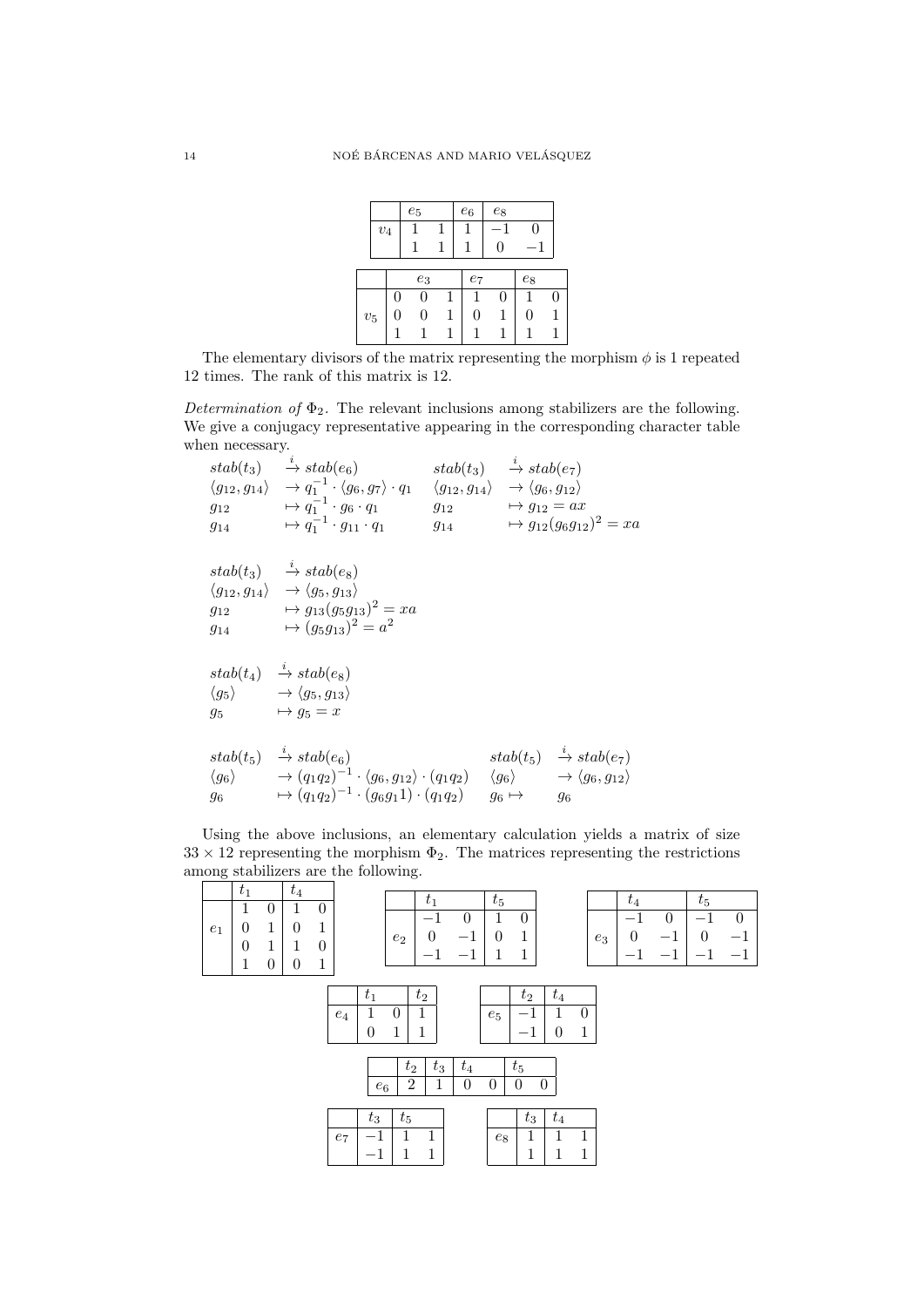The elementary divisors of the matrix representing the morphism  $\phi$  is 1, repeated 7 times. The rank of this matrix is 7.

Determination of  $\Phi_3$ . The morphism  $\Phi_3$  is given by blocks which are represented by the following matrices



We have the Bredon cochain complex

$$
0 \to \mathbb{Z}^{\oplus 19} \xrightarrow{\Phi_1^{u_2}} \mathbb{Z}^{\oplus 19} \xrightarrow{\Phi_2^{u_2}} \mathbb{Z}^{\oplus 8} \xrightarrow{\Phi_3^{u_2}} \mathbb{Z} \to 0.
$$

Using the information concerning ranks and elementary divisors of  $\Phi_i^{u_2}$ , we obtain

<span id="page-14-1"></span>(6.2) 
$$
H_{SL_3\mathbb{Z}}^p(\underline{E}SL_3\mathbb{Z},\mathcal{R}_{u_2})=0, \text{ if } p>0, \quad H_{SL_3\mathbb{Z}}^0(\underline{E}SL_3\mathbb{Z},\mathcal{R}_{u_2})\cong \mathbb{Z}^{\oplus 7}.
$$

Since the Bredon cohomology concentrates at low degree, the spectral sequence described in section [3.2](#page-4-2) collapses at level 2 and we conclude

<span id="page-14-0"></span>Theorem 6.3.

$$
^{u_2}K_{SL_3\mathbb{Z}}^0(\underline{ES}L_3\mathbb{Z})\cong \mathbb{Z}^{\oplus 7},
$$
  

$$
^{u_2}K_{SL_3\mathbb{Z}}^1(\underline{ES}L_3\mathbb{Z})=0.
$$

The twisting  $u_1+u_2$ . Now we continue with the calculation of  $u_1+u_2K_{SL_3\mathbb{Z}}(ESL_3\mathbb{Z})$ . Notice that the classes  $u_1$  and  $u_2$  are disjoint, i.e they do not restrict simultaneously to a non-zero element in the cohomology of any subgroup of  $SL_3\mathbb{Z}$ . This observation and diagram [5.1](#page-8-0) lead to the following.

**Remark 6.4.** The matrix  $\Phi_1^{u_1+u_2}$  corresponding to the twisting  $u_1 + u_2$  can be obtained as:

|       | $e_1$ | $e_2$ | $e_3$ | $e_4$ | $e_5$ | $e_6$ | $e_7$ | $e_8$ |
|-------|-------|-------|-------|-------|-------|-------|-------|-------|
| $v_1$ | $u_1$ | $u_1$ | $u_1$ | 0     | 0     | 0     | 0     | 0     |
| $v_2$ | $u_1$ | 0     | 0     | $u_1$ | $u_1$ | 0     | 0     | O     |
| $v_3$ | 0     | $u_2$ | 0     | $u_2$ | 0     | $u_2$ | $u_2$ | 0     |
| $v_4$ | 0     | 0     | 0     | 0     | $u_2$ | $u_2$ | 0     | $u_2$ |
| $v_5$ | 0     | 0     | $u_2$ |       | 0     | 0     | $u_2$ | $u_2$ |

Where a  $u_i$  in position  $(j, k)$  means that we take the corresponding submatrix of  $\Phi_1^{u_i}$  associated to the inclusion  $stab(e_j) \rightarrow stab(v_k)$ .

This matrix has size  $14 \times 16$  and it has elementary divisors  $(1, 1, 1, 1, 1, 1, 1, 1, 2)$ and its rank is 9.

**Remark 6.5.** The matrix  $\Phi_2^{u_1+u_2}$  corresponding to the twisting  $u_1 + u_2$  can be obtained as: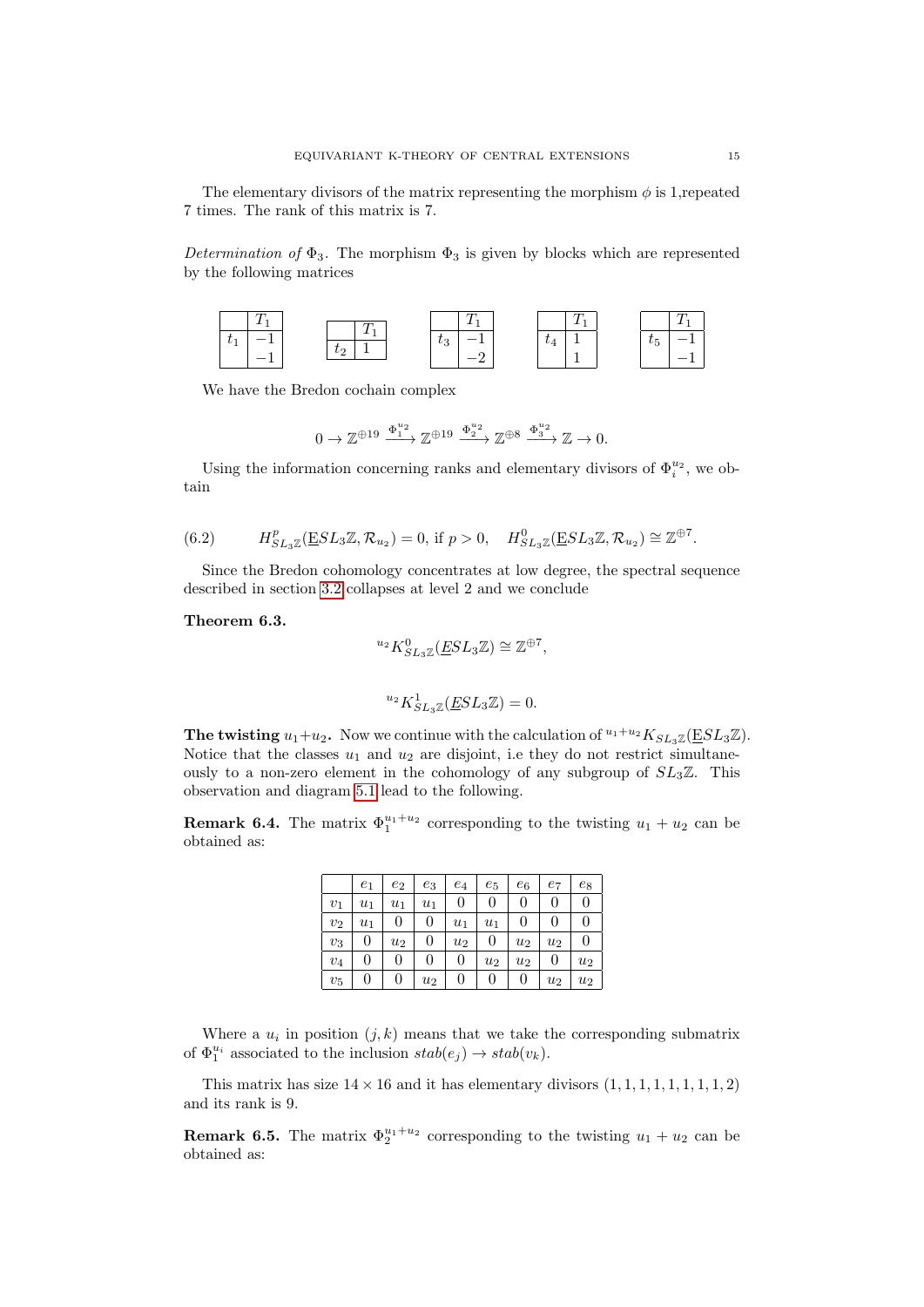|                    | $t_1$              | $t_2$              | $t_3$ | $t_{4}$            | $t_5$   |
|--------------------|--------------------|--------------------|-------|--------------------|---------|
| $e_1$              | $u_1$              | 0                  | 0     | $u_1$              | 0       |
| $e_2$              | $\boldsymbol{u}_0$ | 0                  | 0     | 0                  | $u_0$   |
| $e_3$              | 0                  | 0                  | 0     | $\boldsymbol{u}_0$ | $u_0$ . |
| $e_4$              | $\boldsymbol{u}_0$ | $u_0$              | 0     | 0                  | 0       |
| $e_5$              | 0                  | $u_0$              | 0     | $u_0$              | $u_0$   |
| $\boldsymbol{e}_6$ | 0                  | $\boldsymbol{u}_2$ | $u_2$ | 0                  | $u_2$   |
| $e_7$              | 0                  | 0                  | $u_2$ | 0                  | $u_2$   |
| $\mathfrak{e}_8$   | 0                  | 0                  | $u_2$ | $u_2$              | 0       |

Where an  $u_i$  in position  $(j, k)$  means that we take the corresponding submatrix of  $\Phi_1^{u_i}$  associated to the inclusion  $stab(t_j) \rightarrow stab(e_k)$  ( $u_0$  denotes the trivial cocycle).

This matrix has size  $16 \times 8$  and it has 1 as elementary divisor 7 times and its rank is 7.

Finally the matrix  $\Phi_3^{u_1+u_2}$  corresponding to the twisting  $u_1+u_2$  is the same as the matrix  $\Phi_3^{u_2}$ .

We have the following cochain complex

$$
0 \to \mathbb{Z}^{\oplus 14} \xrightarrow{\Phi_1^{u_1+u_2}} \mathbb{Z}^{\oplus 16} \xrightarrow{\Phi_2^{u_1+u_2}} \mathbb{Z}^{\oplus 8} \xrightarrow{\Phi_3^{u_1+u_2}} \mathbb{Z} \to 0
$$

Using the data of  $\Phi_i^{u_1+u_2}$  concerning ranks and elementary divisors we obtain

<span id="page-15-2"></span>(6.6) 
$$
H_{SL_3\mathbb{Z}}^p(\underline{E}SL_3\mathbb{Z}, \mathcal{R}_{u_1+u_2}) = 0, \text{ if } p > 1,
$$

(6.7) 
$$
H_{SL_3\mathbb{Z}}^0(\underline{E}SL_3\mathbb{Z}, \mathcal{R}_{u_1+u_2}) \cong \mathbb{Z}^{\oplus 5}
$$

(6.8) 
$$
H^1_{SL_3\mathbb{Z}}(\underline{E}SL_3\mathbb{Z}, \mathcal{R}_{u_1+u_2}) \cong \mathbb{Z}/2\mathbb{Z}.
$$

Since the Bredon cohomology concentrates at low degree, the spectral sequence described in section [3.2](#page-4-2) collapses at level 2 and we conclude

### <span id="page-15-0"></span>Theorem 6.9.

$$
{}^{u_1+u_2}K^0_{SL_3\mathbb{Z}}(\underline{ES}L_3\mathbb{Z}) \cong \mathbb{Z}^{\oplus 5},
$$

 $u_1+u_2 K_{SL_3\mathbb{Z}}^1(\underline{E}SL_3\mathbb{Z})=\mathbb{Z}/2\mathbb{Z}.$ 

### 7. Applications

<span id="page-15-1"></span>Twisted equivariant K-Homology and the Baum-Connes Conjecture. The Baum-Connes Conjecture [\[BCH94\]](#page-17-4), [\[MV03\]](#page-18-8) predicts for a discrete group G the existence of an isomorphism

$$
\mu_i: K_i^G(\underline{E}G) \to K_i(C_r^*(G))
$$

given by the (analytical) assembly map, where  $C_r^*(G)$  is the reduced  $C^*$ -algebra of the group G.

More generally, given any  $G-C^*$ -Algebra, the Baum-Connes conjecture with coefficients predicts an isomorphism given by an assembly map

$$
\mu_i: K_i^G(\underline{E}G, A) \to K_i(A \rtimes G)).
$$

Where  $K_i^G(\underline{E}G, A)$  is defined in terms of equivariant and bivariant KK-groups,

$$
K_*^G(\underline{E}G, A) = \underset{\text{G-compact}X \subset \underline{E}G}{\text{colim}} KK_*(C_0(X), A)
$$

and  $A \rtimes G$  denotes the crossed product  $C^*$ -algebra,  $X \subset \underline{E}G$  is a cocompact subcomplex. See [\[CE01\]](#page-18-4), [\[Ech08\]](#page-18-14) for more details.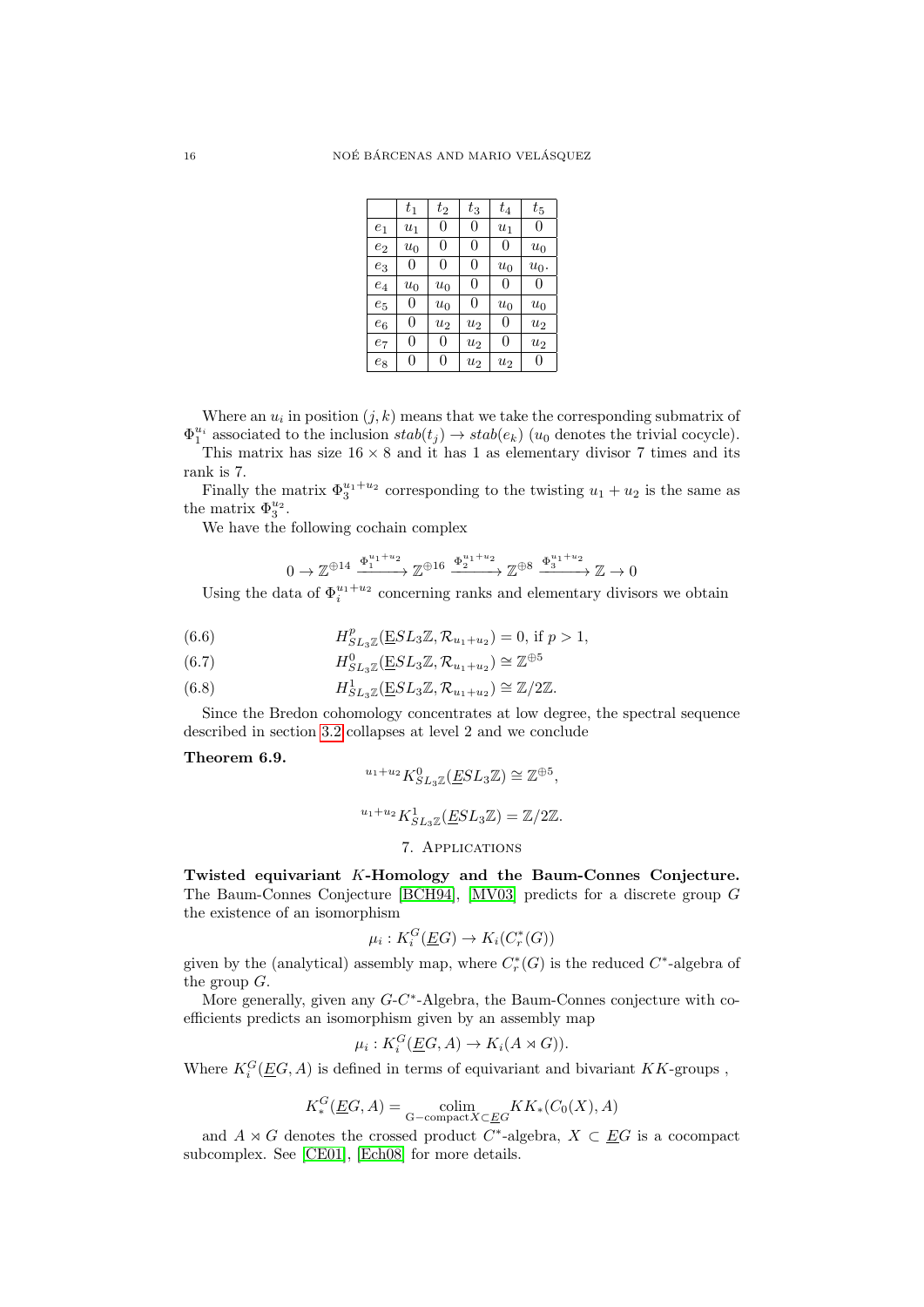**Definition 7.1.** Let G be a discrete group. Given a cocycle  $\omega \in Z^2(G, S^1)$ , an  $\omega$ -representation on a Hilbert space H is a map  $V : G \to \mathcal{U}(\mathcal{H})$  satisfying  $V(s)V(t) = \omega(s,t)V(st).$ 

Consider the quotient map  $\mathcal{U}(\mathcal{H}) \to PU(\mathcal{H}) = \mathcal{U}(\mathcal{H})/S^1$ . Recall that the group  $PU(\mathcal{H})$  is the outer automorphism group  $Out(\mathcal{K})$  of the C<sup>\*</sup>-algebra of compact operators on  $H$ , denoted by K. The cocycle  $\omega$  defines in this way an action of G on K. This algebra is denoted by  $\mathcal{K}_{\omega}$ .

Let G be a discrete group with a finite model for <u>E</u>G. Let  $\omega \in Z^2(G, S^1)$ be a cocycle and assume that the bredon cohomology groups  $H^*(\underline{E}G, \mathcal{R}^{-\omega})$  are concentrated in degrees 0 and 1.

Then, the Universal Coefficient Theorem for Bredon cohomology, Theorem 1.13 in [\[BV14\]](#page-17-1) identifies the Bredon homology groups  $H^{SL_3\mathbb{Z}}_*(\underline{E}SL_3\mathbb{Z}, \overline{\mathcal{R}}^{\alpha})$  with the Bredon cohomology groups  $H_{SL_3\mathbb{Z}}^*(\underline{ESL_3\mathbb{Z}}, \mathcal{R}^{\alpha})$ . By inspecting the Bredon cohomology groups computed in [6.6,](#page-15-2) [6.2,](#page-14-1) the hypotheses of Corollary 7.3 in [\[BV14\]](#page-17-1) are satisfied for the twistings  $u_2$  and  $u_1 + u_2$ . This gives a duality isomorphism

$$
\omega_{K_G^*}(E G) \to K_*^G(E G, \mathcal{K}_{-\omega}).
$$

Similar forms of Poincaré duality for proper and twisted actions have been studied by Echterhoff, Emerson and Kim in [\[EEK08\]](#page-18-5) (Theorem 3.1) under assumptions concerning the Baum-Connes conjecture, particularly the validity of the Dirac-Dual-Dirac Method for the group G.

<span id="page-16-0"></span>**Theorem 7.2.** The equivariant K-homology groups with coefficients in the  $G-C^*$ algebra  $\mathcal{K}_{\omega}$  are given as follows:

$$
K_0^{SL_3\mathbb{Z}}(\underline{ES}L_3\mathbb{Z}, \mathcal{K}_{u_1}) \cong \mathbb{Z}^{\oplus 13},
$$
  
\n
$$
K_1^{SL_3\mathbb{Z}}(\underline{ES}L_3\mathbb{Z}, \mathcal{K}_{u_1}) = 0.
$$
  
\n•  
\n
$$
K_0^{SL_3\mathbb{Z}}(\underline{ES}L_3\mathbb{Z}, \mathcal{K}_{u_2}) \cong \mathbb{Z}^{\oplus 7},
$$
  
\n
$$
K_1^{SL_3\mathbb{Z}}(\underline{ES}L_3\mathbb{Z}, \mathcal{K}_{u_1+u_2}) \cong \mathbb{Z}^{\oplus 5},
$$
  
\n
$$
K_1^{SL_3\mathbb{Z}}(\underline{ES}L_3\mathbb{Z}, \mathcal{K}_{u_1+u_2}) \cong \mathbb{Z}/2\mathbb{Z}.
$$

•

Relation to the work of Tezuka and Yagita. In the case of finite order twists given by cocycles  $\alpha \in Z^2(G, S^1)$ , the finite dimensional,  $\alpha$ -twisted vector bundle model of twisted equivariant  $K$ -theory is related to untwisted equivariant  $K$ -theory groups in a way we will describe below.

Recall that given a normalized torsion cocycle  $\alpha$ , there exists a central extension

$$
1 \to \mathbb{Z}/n \to G_{\alpha} \to G \to 1
$$

Let X be a G-connected G-CW complex. The  $\alpha$ -Twisted K-theory groups are seen to agree with the abelian group of  $G_{\alpha}$ -equivariant, complex vector bundles for which the generator of  $\mathbb{Z}/n$  acts by complex multiplication by  $e^{2\pi i n}$ . There is a splitting

(7.3) 
$$
K_{G_{\alpha}}^{0}(X) \cong \bigoplus_{V \in \text{Irr}(\mathbb{Z}/n)} K_{G_{\alpha}}^{0}(X, V),
$$

where  $K_{G_{\alpha}}^{0}(X, V)$  is the subgroup of  $G_{\alpha}$ -equivariant, complex vector bundles for which the action of the central  $\mathbb{Z}/n$  on each fiber restricts to the irreducible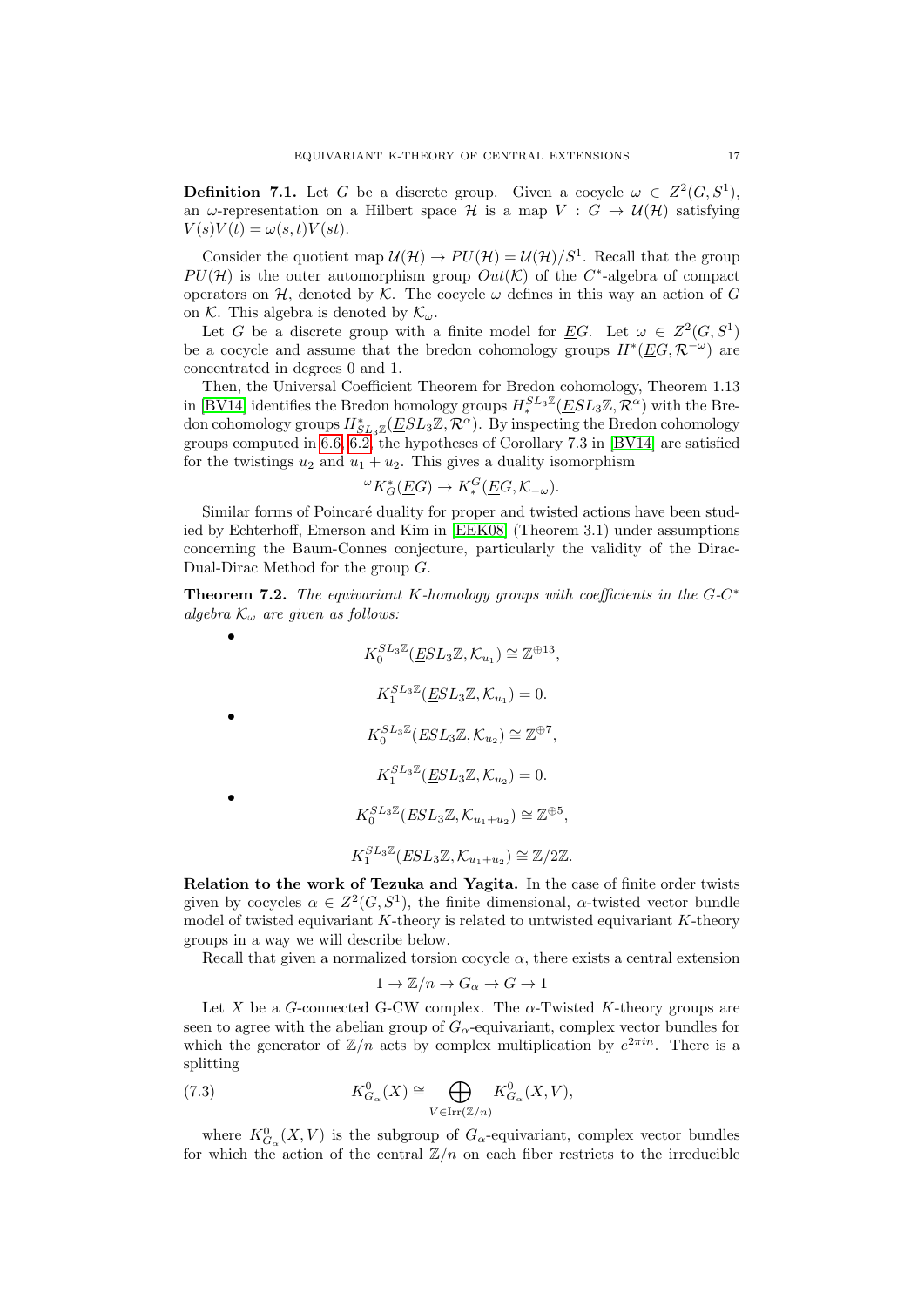representation  $V$ , and the definition is extended to other degrees using the remarks following definition [3.1.](#page-4-3)

Given a discrete group G and a normalized torsion cocycle  $\alpha$ , Theorem 3.4 in [\[Dwy08\]](#page-18-10) proves that the groups  ${}^{\alpha}K_G^*(X)$  extend to a  $\mathbb{Z}/2$ -graded equivariant cohomology theory on the category of finite, proper G-CW pairs. This theory restricts to equivariant K-theory [\[LO01\]](#page-18-7) in the case of a trivial cocycle. The groups  ${}^{\alpha}K_{G}^{\ast}(X)$  have a natural graded  $K_{G}^{\ast}(X)$ -module structure.

The multiplicative structure on the graded ring  $K_G^*(\underline{E}G)$  is well known. Recall the definition of the augmentation ideal

$$
I_G = \ker(K_G^0(\underline{E}G) \xrightarrow{i^*} K_G^0(\underline{E}G_0) \to K_{\{e\}}^0(\underline{E}G_0),
$$

where  $\underline{E}G_0 \rightarrow \underline{E}G$  denotes the inclusion of the 0th-skeleton and the last map is the restriction map associated to the trivial group  ${e} \subset G$ .

The following result is a generalization of the Atiyah-Segal completion Theorem and it is proved in part b) of 4.4 in [\[LO01\]](#page-18-7), page 611.

<span id="page-17-5"></span>Theorem 7.4. Let EG be the classifying space for proper actions.

• if EG has the homotopy type of a finite  $G-CW$  complex, then there is an isomorphism

$$
K^*(BG)\cong K_G^*(\underline{E}G)_{\hat{I}_G},
$$

where the right hand side denotes the completion with respect to the ideal  $I_G$ .

Specializing to the case of  $St_3\mathbb{Z}$ , the topological K-theory ring  $K^*(BSt_3\mathbb{Z})$  is known after computations by Tezuka and Yagita using Brown Peterson spectra and its Conner-Floyd isomorphism, Corollary 4.7 in page 93 of page [\[TY92\]](#page-18-6), which we recall:

<span id="page-17-6"></span>**Theorem 7.5.** Localized at the prime 2, the topological K-theory of  $BSt_3\mathbb{Z}$  is given as follows:

• 
$$
K^0(BSt_3\mathbb{Z}) = \mathbb{Z}_2^6 \oplus \mathbb{Z}_{(2)}
$$

• 
$$
K^1(BSt_3\mathbb{Z}) = \mathbb{Z}_2^2
$$

where  $\mathbb{Z}_{(2)}$  is the localization at 2, and  $\mathbb{Z}_{2}$  denotes the 2-adical completion of the integers.

Putting toghether Theorems [6.9,](#page-15-0) [7.4,](#page-17-5) and [7.5](#page-17-6) one obtains:

,

Corollary 7.6. The completion of the equivariant K-theory groups  $K_G^*(\underline{E}St_3\mathbb{Z})$ computed in [6.9](#page-15-0) with respect to the augmentation ideal  $I_{St_3\mathbb{Z}}$  is given as follows:

- $K_G^0(\underline{E}St_3\mathbb{Z})_{\hat{I}_{St_3\mathbb{Z}}} = \mathbb{Z}_2^6 \oplus \mathbb{Z}_{(2)}$
- $K_G^1(\underline{E}St_3\mathbb{Z})_{\hat{I}_{St_3\mathbb{Z}}} = \mathbb{Z}_{\hat{2}},$

#### **REFERENCES**

- <span id="page-17-4"></span>[BCH94] Paul Baum, Alain Connes, and Nigel Higson. Classifying space for proper actions and K-theory of group  $C^*$ -algebras. In  $C^*$ -algebras: 1943–1993 (San Antonio, TX, 1993), volume 167 of Contemp. Math., pages 240–291. Amer. Math. Soc., Providence, RI, 1994.
- <span id="page-17-3"></span>[BdlH13] Bachir Bekka and Pierre de la Harpe. Groups with faithful irreducible projective unitary representations. Forum Math.,  $25(3):505-531$ ,  $2013$ .
- <span id="page-17-0"></span>[BEJU14] Noé Bárcenas, Jesús Espinoza, Michael Joachim, and Bernardo Uribe. Universal twist in equivariant K-theory for proper and discrete actions. Proc. Lond. Math. Soc. (3), 108(5):1313–1350, 2014.
- <span id="page-17-2"></span>[BEUV13] N. Barcenas, Espinoza, B. Uribe, and M. Velasquez. Segal's spectral sequence in twisted equivariant K theory for proper actions. preprint, arXiv:1307.1003 [math.AT], 2013.
- <span id="page-17-1"></span>[BV14] Noé Bárcenas and Mario Velásquez. Twisted equivariant K-theory and K-homology of Sl3Z. Algebr. Geom. Topol., 14(2):823–852, 2014.